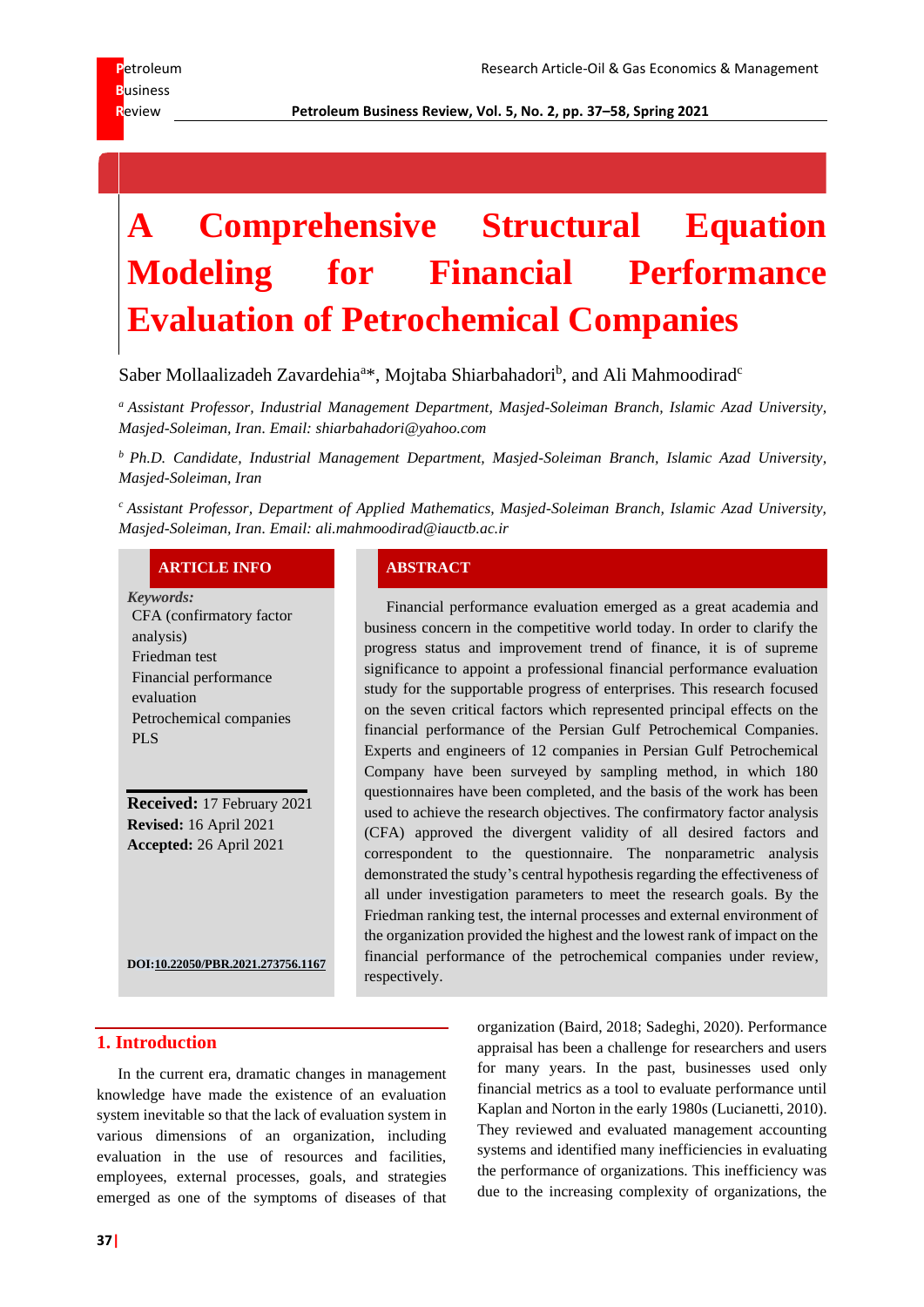**P**etroleum **B**usiness **R**eview

dynamics of the environment, and market competition (Rafiq, 2020). Every organization urgently needs to be evaluated in order to be aware of the desirability and quality of its activities, especially in complex and dynamic environments (Kabirifar, 2019).

On the other hand, the lack of evaluation and control system in a system means not communicating with the internal and external environment of the organization, the consequences of which are aging and ultimately the organization's death (Lesáková, 2016). Top managers may not feel the phenomenon of organizational death due to its non-occurrence. However, studies show that the lack of a feedback system makes it impossible to make the necessary reforms to grow, develop and improve the activities of the organization, which eventually creates organizational death (Dhaifallah, 2018). The shortcomings of traditional performance appraisal systems have led to a revolution in performance management. As a result, researchers and users create new performance appraisal systems that address current goals and environments; thus, multiple appraisal processes for use by different organizations were created, and these models have constantly been changing and developing (Blome, 2015; Duman, 2018). In the current era, dramatic changes in management knowledge have made the existence of a robust financial system inevitable. Financial performance evaluation can guarantee the implementation of the organization's goals and its development and progress. In such a way, the global economy's new conditions have led to the formation of conflicting economic goals and expectations in the organization (Nejjari, 2021). Financial performance is a central issue in all organizational analyses. Evaluating and measuring financial performance make the system innovative, motivate people to behave optimally, and are the central part of formulating and implementing organizational policy (Chen, 2021). Therefore, considering the importance of the above, this article examines the importance of influential factors and their impact on the financial performance of the studied companies. The previous research applied the grounded theory method and interpretive structural method (ISM) to identify the most influential factors for financial performance evaluation. As a result, human resources, management and leadership, internal processes, production and procurement, marketing, and economic issues represented the most stimulating effects (Shiarbahadori, 2020). The primary purpose of this study is to clarify the conceptual model of factors affecting the financial performance of 12 companies in the Persian Gulf

Petrochemical Company and investigate the impact of each factor and their ranking. Based on the above primary purpose, the sub-objectives of the research are to determine the impact of each factor on the financial performance of the companies under study.

# **2. Literature review**

In all organizations, one of the most influential factors in the progress of the organization is the marketing dimension. Every organization spends many resources to maintain and strengthen its performance capabilities, which pressure managers to evaluate their effectiveness, creating an effective relationship between influential parameters such as marketing-related activities. On the other hand, using resources with the financial performance and value of the organization has become one of the most fundamental priorities of marketing researchers (Dehdashti, 2017). Another key parameter in achieving each of the predetermined goals is a significant focus on internal processes designed by the management, governance, and other personnel. Through internal processes and controls, it is possible to achieve the goals of the organization concerning financial reporting, effectiveness and efficiency of operations, and compliance with applicable laws and regulations. The internal processes of any organization as an effective system are beneficial in achieving the organization's financial performance goals (Kinyua, 2015). One of the most critical issues in managing a company is managing the financial flow of the supply chain, which plays a significant role in the growth and survival of that unit.

Further, managing the cash flow of the supply chain is a fundamental requirement of the organization's ability to adapt to a challenging economy. In general, supply chain cash flow deals with money flow along the chain, which helps companies overview the chain and optimize financial processes. Supply chain cash flow management deals with optimizing a company's working capital. This optimization is done by coordinating accounts payable, accounts receivable, cash, and risk (Aparicio, 2016). It is also well known that the external environment of the organization has a significant impact on its performance so that the performance of an organization depends on the complexity and dynamism of the external environment.

On the other hand, the degree of heterogeneity capacity and consensus of organizations are influential external factors (Kinyua, 2014). In all organizations, utilization of the teams is increasingly vital and affects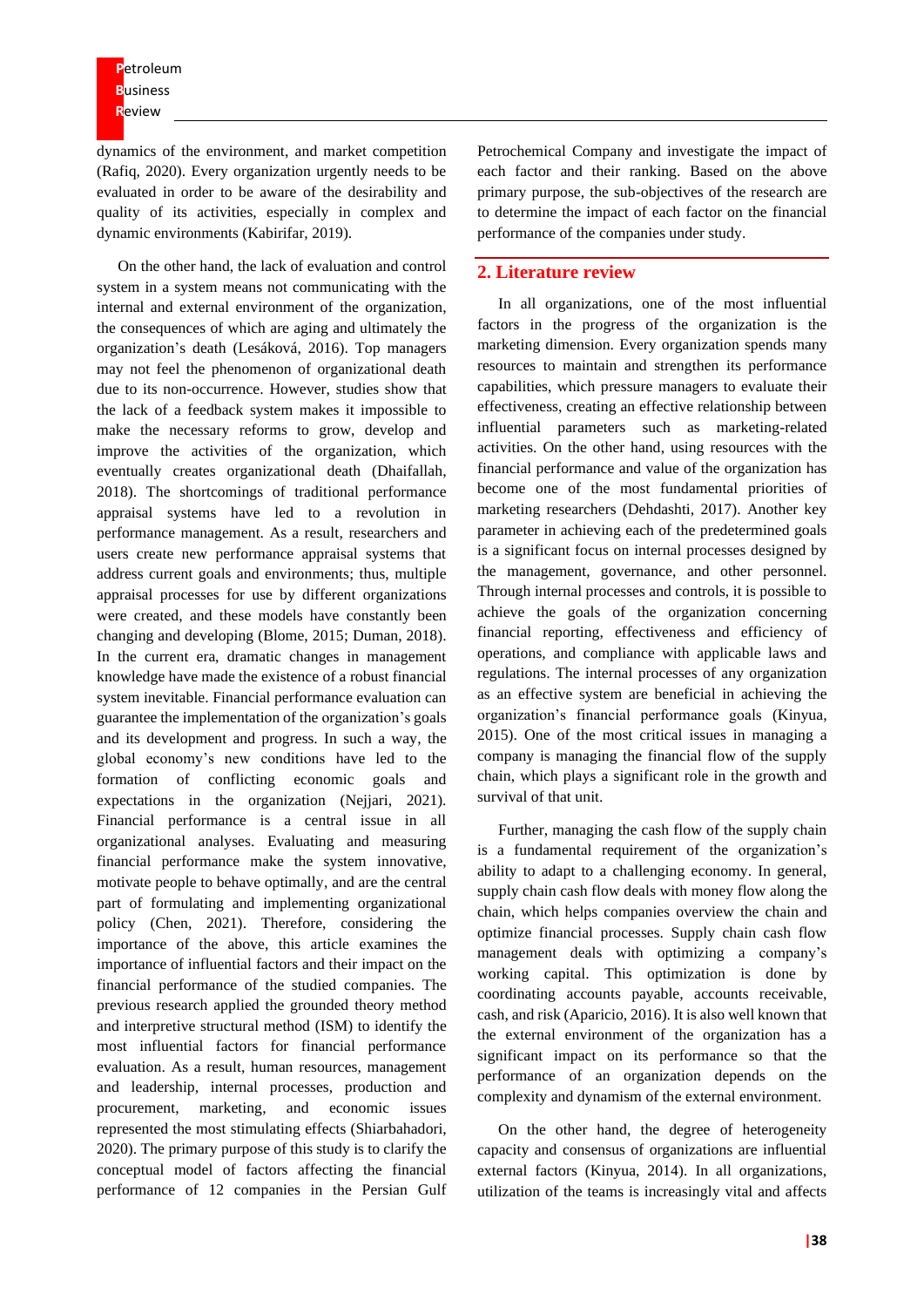

Volume 5, Issue 2 March 2021

its success and the advancement of its goals. Creating capable teams leads to practical cooperation between employees, which plays a crucial role in expanding knowledge and skills through consultation and cooperation in the growing process of the organization. Creating individual motivation by delegating authority to the individual in the decision-making of the lower levels of the organization leads to individual empowerment. The management system is a conscious learning process due to the relationship between this actual and individual performance.

Moreover, the significant role of leadership cannot be ignored to make the team more effective. Therefore, considering the broad approaches of leadership, the importance of studying the behavior of leaders has become more prominent. Among various leadership behaviors, one of the most effective components empowers leadership behaviors, adapted by creating more independence for employees. In many studies, leadership has been evaluated from two perspectives: employee responses to empowerment and leadership actions (Tung, 2011).

On the other hand, many studies have been conducted by examining and evaluating the effects of human factors on organization performance. These studies have compared the relationship between high-performance work practices systems versus firm ones. Meanwhile, the significant economic and statistical effects of these practices on the results of mid-term employees (turnover and productivity) and short-term and long-term measures of companies' financial performance have been proven. Huselid et al. examined in detail the role of human resources on the factors such as productivity, turnover, and corporate financial performance (Huselid, 2017).

Among different analysis methods, factor analysis is a way to work with large volumes of data and summarize them into smaller sets of data that are easier and more understandable to manage (Bircha, 2001). Factor analysis is a way to find hidden patterns and shows how patterns overlap and which features are seen in multiple patterns. This method is also used to create a set of similar variables called dimensions (Ruscio, 2012). Confirmatory factor analysis can be used in designing assessment tools in various fields such as finance, management, health approaches, customer service questionnaire, and many others (Guo, 2017; Helms,

2006). The most crucial goal of confirmatory factor analysis is to determine the power of a predefined operating model with a set of observed data. In other words, confirmatory factor analysis seeks to determine the extent to which the number of factors and loads of variables measured on these factors is consistent with what was expected based on theory and theoretical model. In other words, this type of factor analysis tests the degree of conformity between the theoretical and the experimental structure of the research. The relevant variables and indicators are first selected based on the initial theory in this method. Then, loading variables and indicators on the existing factors are determined and compared with predetermined predictions. This study focused on the capability of this excellent analyzing method for performance evaluation on monetary units of Persian Gulf Petrochemical Company. For this purpose, seven important factors were selected and analyzed while followed by the Friedman ranking test to clarify their corresponding scores.

# **3. Methodology**

In order to analyze all collected data and development of research hypotheses, in this section, first, a statistical description of the research sample was provided, and then its hypotheses were developed. First, descriptive statistics were used to describe the main variables of the research and demographic characteristics such as age and level of education to clarify the pattern of the results. Then, in the inferential statistics stage, in order to evaluate the appropriateness of the measurement tool, the questionnaire (Appendix A), the confirmatory factor analysis (CFA) with partial least squares (PLS) approach was used by Smart PLS3 software. Furthermore, to examine the type of data distribution, the Kolmogorov– Smirnov test was employed to evaluate previous questions and the research objectives. It should be noted that due to the abnormality of data distribution, nonparametric binomial tests were used by SPSS26 software. Friedman ranking test was utilized to classify the desired factors like management and leadership, external environment, financial issues, internal processes, production and procurement, human resources, and marketing parameters that have been designed based on the following conceptual model (Figure 1).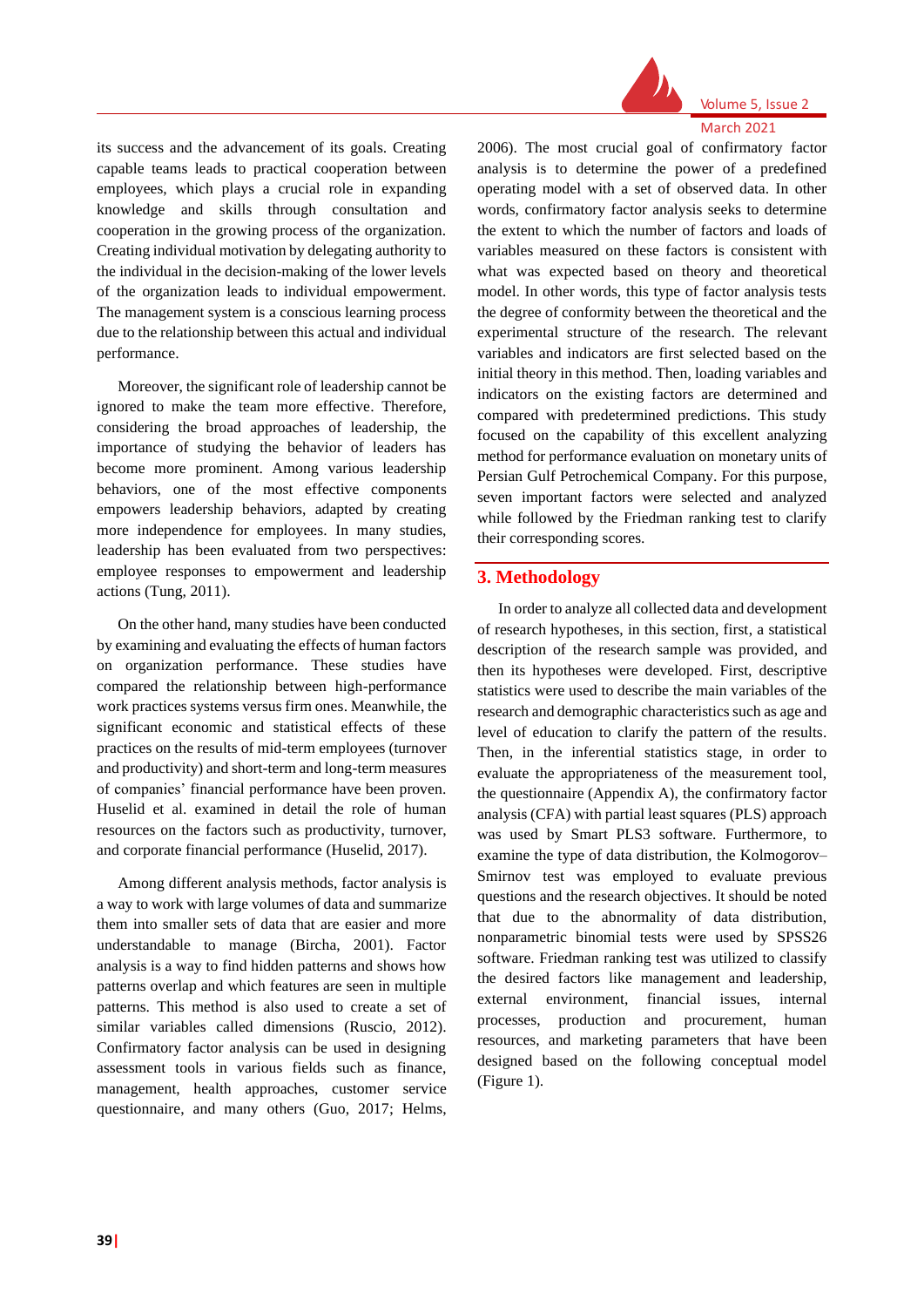

# **3.1. Descriptive statistics**

Descriptive statistics is a powerful tool for summarizing large sets of understudy data, through which it can be reported understandably by using indicators. Descriptive statistics is considered as a basis for inferential tests. This section described demographic variables individually using descriptive statistics, so the main significant ones were determined. Additionally, descriptive indicators related to the questionnaire were presented.

#### **3.1.1. Description of demographic variables**

This part summarized the nature of the statistical community via age, level of education, and gender. In this study, 180 usable questionnaires were returned for further analysis. Table 1 presents the frequency

distribution of individuals by the level of education. As can be seen, bachelor's (BS) degree, master's degree (MS), and doctoral education (Ph.D.) followed by 51.1%, 35%, and 13.9%, respectively (Fig. 1). The research findings indicated that the highest frequency is related to 36 to 45 years, which accounts for 40% of the total. In contrast, the lowest values observed for 46 to 50 years old are 13.9% of the total (Table 1 and Figure 1). As shown below, out of 180 participants in the statistical sample, 61.1% and 38.9% are male and female, respectively (Table 1 and Figure 1). Finally, for the final demographic parameter of work experience, the highest frequency was reported for the category of 11 to 15 years (28.3%), followed by the employees of 6 to 10 years (26.7%). All the results are summarized in Table 1 and Figure 2.

| <b>Education level</b> |            |     |                  |                          |  |  |  |  |
|------------------------|------------|-----|------------------|--------------------------|--|--|--|--|
| Level description      | Parameter  | No. | Frequency (%)    | Cumulative frequency (%) |  |  |  |  |
|                        | <b>BSc</b> | 92  | 51.1             | 51.1                     |  |  |  |  |
| $\mathfrak{D}$         | <b>MSc</b> | 63  | 35               | 86.1                     |  |  |  |  |
| 3                      | PhD        | 25  | 13.9             | 100                      |  |  |  |  |
|                        | Total      | 100 | 180              |                          |  |  |  |  |
|                        |            | Age |                  |                          |  |  |  |  |
| Level description      | Parameter  | No. | Frequency $(\%)$ | Cumulative frequency (%) |  |  |  |  |
|                        | $\leq$ 25  | 32  | 17.8             | 17.8                     |  |  |  |  |
| ◠                      | $26 - 35$  | 51  | 28.3             | 46.1                     |  |  |  |  |

Table 1. Frequency distribution of respondents based on demographic variables.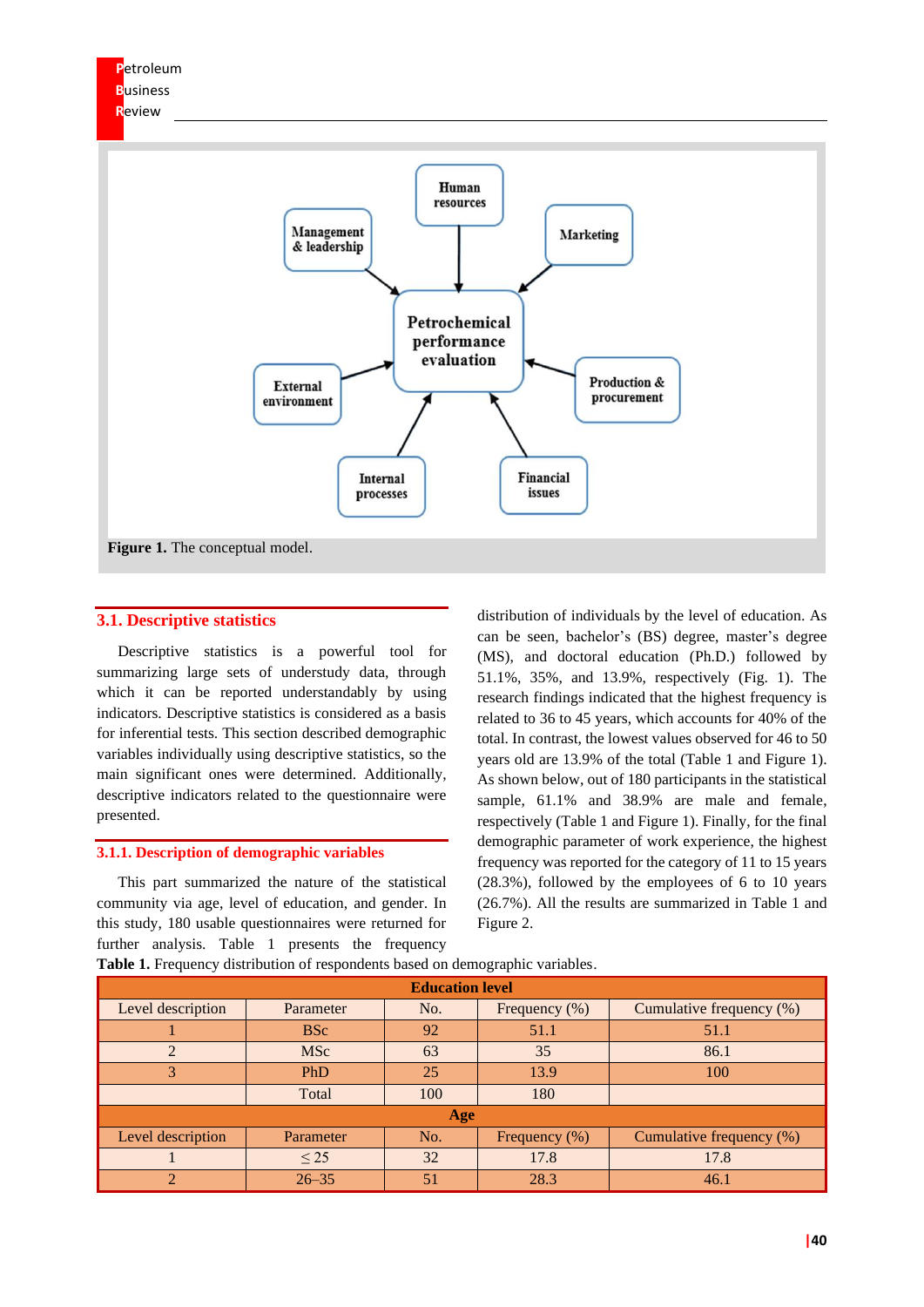

|  | <b>March 2021</b> |  |
|--|-------------------|--|
|  |                   |  |

| 3                 | $36 - 45$ | 72                     | 40               | 86.1                     |
|-------------------|-----------|------------------------|------------------|--------------------------|
| $\overline{4}$    | $46 - 55$ | 25                     | 13.9             | 100                      |
|                   | Total     | 180                    | 100              |                          |
|                   |           | <b>Gender</b>          |                  |                          |
| Level description | Parameter | No.                    | Frequency (%)    | Cumulative frequency (%) |
|                   | Male      | 110                    | 61.1             | 61.1                     |
| $\overline{2}$    | Female    | 70                     | 38.9             | 100                      |
|                   | Total     | 180                    | 100              |                          |
|                   |           | <b>Work experience</b> |                  |                          |
| Level description | Parameter | No.                    | Frequency $(\%)$ | Cumulative frequency (%) |
|                   | $\leq$ 5  | 15                     | 8.3              | 8.3                      |
| $\overline{2}$    | $6 - 10$  | 48                     | 26.7             | 35                       |
| 3                 | $11 - 15$ | 51                     | 28.3             | 63.3                     |
| $\overline{4}$    | $16 - 20$ | 39                     | 21.7             | 85                       |
| 5                 | >20       | 27                     | 15               | 100                      |
|                   | Total     | 180                    | 100              |                          |



#### **3.1.2. Description of understudy variables**

The importance of variable description is vital while test results of the research hypotheses are extracted based on the data and indicators of these variables. In the previous research, all gathered data had a distance scale. Central indicators and dispersion were used to describe the research variables discussed below. In the following, the questionnaire scoring pattern is presented in Table 2. In this research, a questionnaire with a Likert scale of five options (1 to 5) was designed, then evaluated with

their related questions, and finally averaged in the SPSS software (Appendix A). The results show that all scores arranged in the interval between 1 and 5 approved great accuracy for feeding, coding, and computerizing in the software. Table 3 summarizes the descriptive indicators of research variables. Most of the understudy society chose options above three while the mean value was more than three.

Moreover, the coding and feeding of the questionnaire information into the software was entirely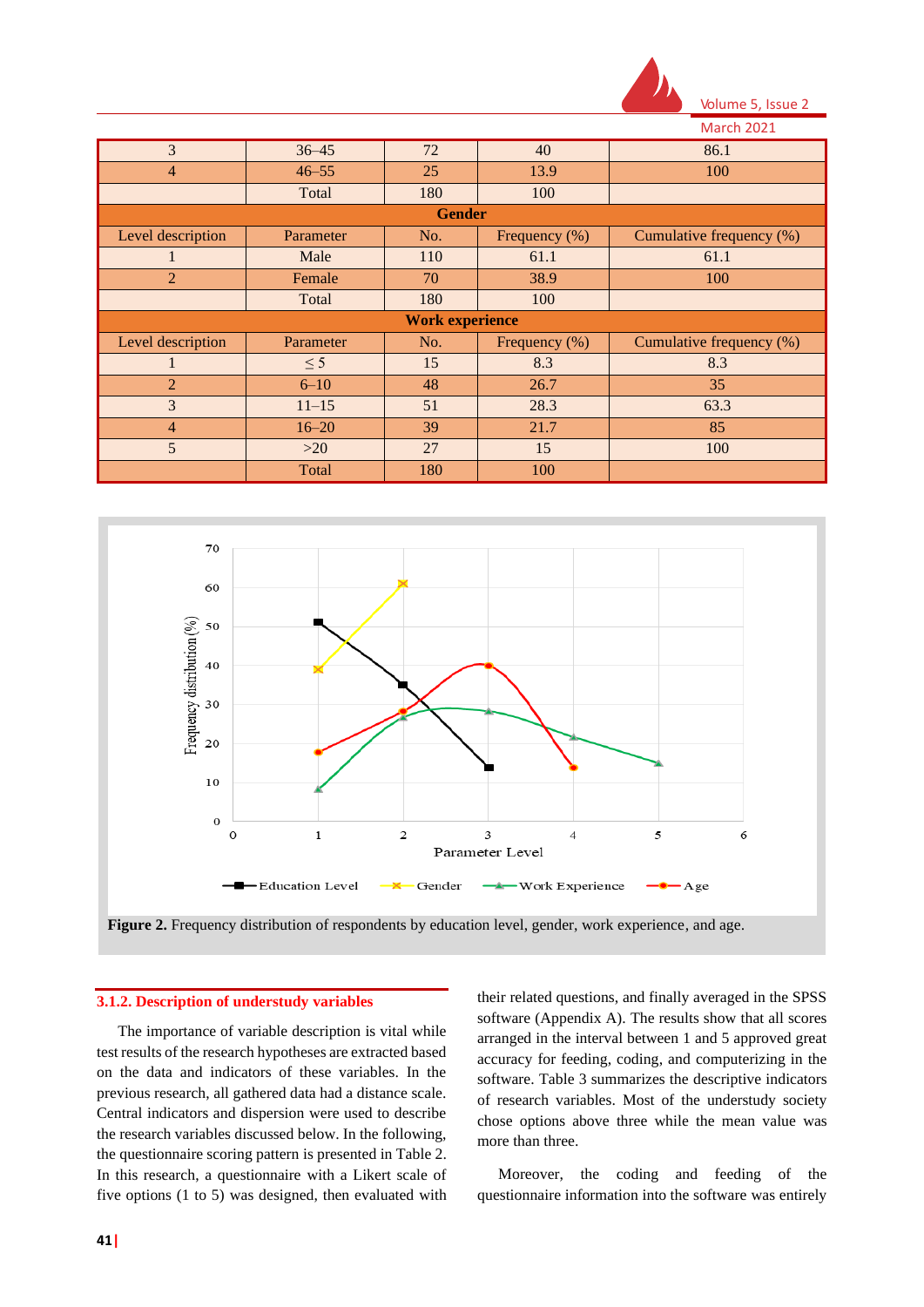conducted without violation, while the minimum and maximum values of the parameter's score are more than one and less than five, respectively. On the other hand, variables followed an acceptable range in the case of skewness and elongation  $(+3 \text{ to } -3)$ , which demonstrated the desirability of data. Overall, it can be concluded that the sample results can be generalized to the statistical community with high confidence.

**Table 2.** Questionnaire scoring pattern in the software.

| <b>Level description</b> | Very high | <b>High</b> | <b>Medium</b> | Low | Verv low |
|--------------------------|-----------|-------------|---------------|-----|----------|
| Score                    |           |             |               |     |          |

| <b>Parameters</b>        | No. | <b>Mean</b> | <b>Standard</b> | <b>Variance</b> | <b>Scores</b> |                | <b>Earned</b> |                | <b>Skewness</b> | <b>Stretching</b> |
|--------------------------|-----|-------------|-----------------|-----------------|---------------|----------------|---------------|----------------|-----------------|-------------------|
|                          |     | value       | deviation       |                 | range         |                | values        |                |                 |                   |
| <b>Human</b>             | 180 | 3.95        | 0.78            | 0.61            |               | $\overline{5}$ |               | 5              | $-0.98$         | 1.03              |
| <b>resources</b>         |     |             |                 |                 |               |                |               |                |                 |                   |
| <b>Leadership</b>        | 180 | 4.24        | 0.74            | 0.56            |               | 5              | 1.6           | $\overline{5}$ | $-1.24$         | 1.31              |
| <b>External</b>          | 180 | 3.33        | 0.66            | 0.44            |               | $\overline{5}$ | 1.2           | 5              | $-0.07$         | 0.83              |
| environment              |     |             |                 |                 |               |                |               |                |                 |                   |
| <b>Internal</b>          | 180 | 4.48        | 0.6             | 0.37            |               | 5 <sup>5</sup> | 2.83          | 5              | $-1.27$         | 0.46              |
| <b>processes</b>         |     |             |                 |                 |               |                |               |                |                 |                   |
| <b>Financial factors</b> | 180 | 4.007       | 0.8             | 0.64            |               | 5              | 1.67          | 5              | $-0.66$         | $-.35$            |
| <b>Production and</b>    | 180 | 3.76        | 0.83            | 0.69            |               | $\overline{5}$ |               | $\overline{5}$ | $-0.2$          | $-0.6$            |
| procurement              |     |             |                 |                 |               |                |               |                |                 |                   |
| <b>Marketing</b>         | 180 | 3.56        | 0.83            | 0.69            |               | $\overline{5}$ |               | 5              | $-0.2$          | $-0.6$            |

**Table 3.** Descriptive indicators of research variables.

# **3.1.3. Descriptive indicators related to the questionnaire**

In this part of the research, how to answer questions by understudy society is discussed via frequency table (Table 4). It is perceived that the questions are well explained as the mean value is greater than three (the middle of the 5-point Likert spectrum) for all cases. In addition, most of them chose level descriptions of "high" and "very high".

**Table 4.** Descriptive indicators related to the questionnaire.

| <b>Questions</b> | <b>Mean value</b> | <b>Standard deviation</b> | <b>Questions</b> | <b>Mean value</b> | <b>Standard deviation</b> |
|------------------|-------------------|---------------------------|------------------|-------------------|---------------------------|
| Q1               | 4.16              | 0.946                     | Q <sub>36</sub>  | 4.46              | 0.828                     |
| Q <sub>2</sub>   | 4.07              | 1.039                     | Q37              | 3.97              | 1.121                     |
| Q3               | 3.87              | 1.005                     | Q38              | 4.27              | 0.890                     |
| Q <sub>4</sub>   | 3.86              | 1.050                     | Q39              | 4.21              | 1.041                     |
| Q <sub>5</sub>   | 4.00              | 0.945                     | Q40              | 3.87              | 1.158                     |
| Q <sub>6</sub>   | 4.00              | 1.073                     | Q41              | 3.58              | 1.108                     |
| Q7               | 3.84              | 1.134                     | Q42              | 3.94              | 1.074                     |
| Q <sub>8</sub>   | 3.87              | 1.090                     | Q43              | 3.93              | 1.028                     |
| Q <sub>9</sub>   | 4.40              | 0.913                     | Q44              | 3.97              | 1.054                     |
| Q10              | 4.31              | 0.993                     | Q45              | 4.09              | 1.026                     |
| Q11              | 4.13              | 0.977                     | Q46              | 3.93              | 1.028                     |
| Q12              | 4.14              | 1.013                     | Q47              | 3.92              | 1.096                     |
| Q13              | 4.24              | 0.899                     | Q48              | 3.99              | 1.049                     |
| Q14              | 4.28              | 1.025                     | Q49              | 4.13              | 0.999                     |
| Q15              | 4.11              | 1.033                     | Q50              | 4.12              | 0.961                     |
| Q16              | 4.21              | 0.967                     | Q51              | 4.36              | 0.844                     |
| Q17              | 4.34              | 0.893                     | Q52              | 4.41              | 0.831                     |
| Q18              | 4.32              | 0.887                     | Q53              | 3.74              | 1.140                     |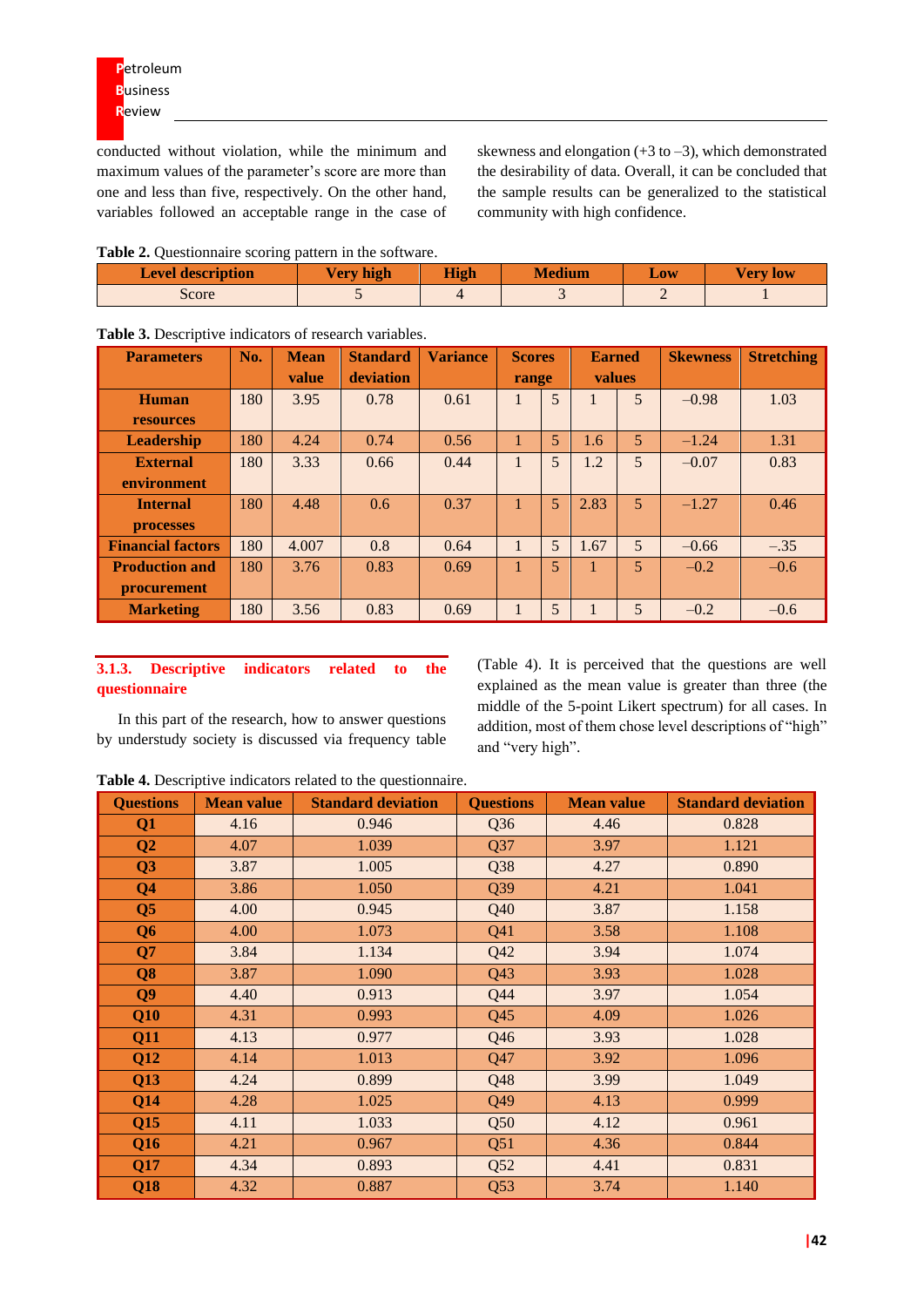

Volume 5, Issue 2

|                  |                   |                           |                  |                   | <b>March 2021</b>         |
|------------------|-------------------|---------------------------|------------------|-------------------|---------------------------|
| <b>Questions</b> | <b>Mean value</b> | <b>Standard deviation</b> | <b>Questions</b> | <b>Mean value</b> | <b>Standard deviation</b> |
| Q19              | 3.53              | 0.899                     | Q54              | 4.04              | 1.045                     |
| Q20              | 2.71              | 1.065                     | Q55              | 3.76              | 1.212                     |
| Q <sub>21</sub>  | 3.57              | 0.853                     | Q56              | 3.44              | 1.104                     |
| Q22              | 3.48              | 0.862                     | Q57              | 3.52              | 1.027                     |
| Q23              | 3.38              | 0.959                     | Q58              | 3.53              | 0.954                     |
| Q24              | 4.37              | 0.896                     | Q59              | 3.62              | 0.935                     |
| Q25              | 4.40              | 0.843                     | Q60              | 3.78              | 0.925                     |
| Q <sub>26</sub>  | 4.46              | 0.834                     | Q61              | 3.73              | 0.877                     |
| Q27              | 4.54              | 0.765                     | Q62              | 4.02              | 0.815                     |
| Q28              | 4.57              | 0.740                     | Q63              | 4.15              | 0.787                     |
| Q29              | 4.76              | 0.613                     | Q64              | 3.37              | 1.098                     |
| Q30              | 4.81              | 0.560                     | Q65              | 3.69              | 1.150                     |
| Q31              | 4.16              | 0.908                     | Q66              | 3.62              | 1.105                     |
| Q <sub>32</sub>  | 4.29              | 0.900                     | Q67              | 3.76              | 1.151                     |
| Q <sub>33</sub>  | 4.41              | 0.810                     | Q68              | 3.25              | 1.172                     |
| Q34              | 4.47              | 0.862                     | Q69              | 3.54              | 1.125                     |
| Q <sub>35</sub>  | 4.61              | 0.758                     | Q70              | 3.72              | 1.134                     |

# **4. Results and discussion**

# **4.1. Inferential statistics**

The role of descriptive statistics is to collect, summarize, and describe quantitative information obtained from samples or statistical populations (Fisher, 2009). For this reason, when generalizing the obtained results to the whole statistical population, inferential statistics and statistical methods appropriate to the type of research method should be applied. In the inferential statistics section, the data normality test was used. Meanwhile, according to the questionnaire and objectives of the research, the Friedman ranking test and binomial test were used. Further, the confirmatory factor analysis and partial least squares approach were utilized by Smart PLS3 software to evaluate and measure the questionnaire.

### **4.2. Normality of data**

To implement statistical analysis and logical inference of research hypotheses, the clarification of data distribution is a top priority. Bell-shaped distribution followed a normal distribution (Altman, 1995). In the case of the normal distribution of variables, parametric tests are used to evaluate the hypotheses. Otherwise, nonparametric tests should be used (Luengo, 2009). In order to check the normality, the Kolmogorov–Smirnov test is used, which follows the following hypotheses (Lilliefors, 1967) (Equation 1):

 ${1 \choose H_1}$  = Abnormal distribution  $\int H_0 = Normal distribution$ (1)

If the significance level of the corresponding test is less than the error value of 0.05, it indicates that it is abnormal, and in other cases, it follows an abnormal pattern (Lilliefors, 1967). The significance level for all the variables has zero value (Table 5). Therefore, based on the above, it is concluded that the data distribution of variables is abnormal.

# **4.3. Confirmatory factor analysis of questionnaire**

In confirmatory factor analysis, the researcher tries to obtain confirmation of a hypothetical factor structure (Finch, 2017). It determines whether the data is consistent with a particular factor structure in the hypothesis or not. Confirmatory factor analysis is also used to assess the validity of the indicators in the questionnaire to determine the necessary coordination and alignment between defined indicators. In other words, it can provide the validity of the questionnaire. Compared with exploratory factor analysis, each factor is related to a specific subset of variables. Confirmatory factor analysis evaluates the degree of conformity between the theoretical structure and the experimental structure of the research. Figures 3 and 4 show the factor analysis model with standardized path coefficients and loads.

**Table 5.** Distribution of variables based on Kolmogorov–Smirnov test.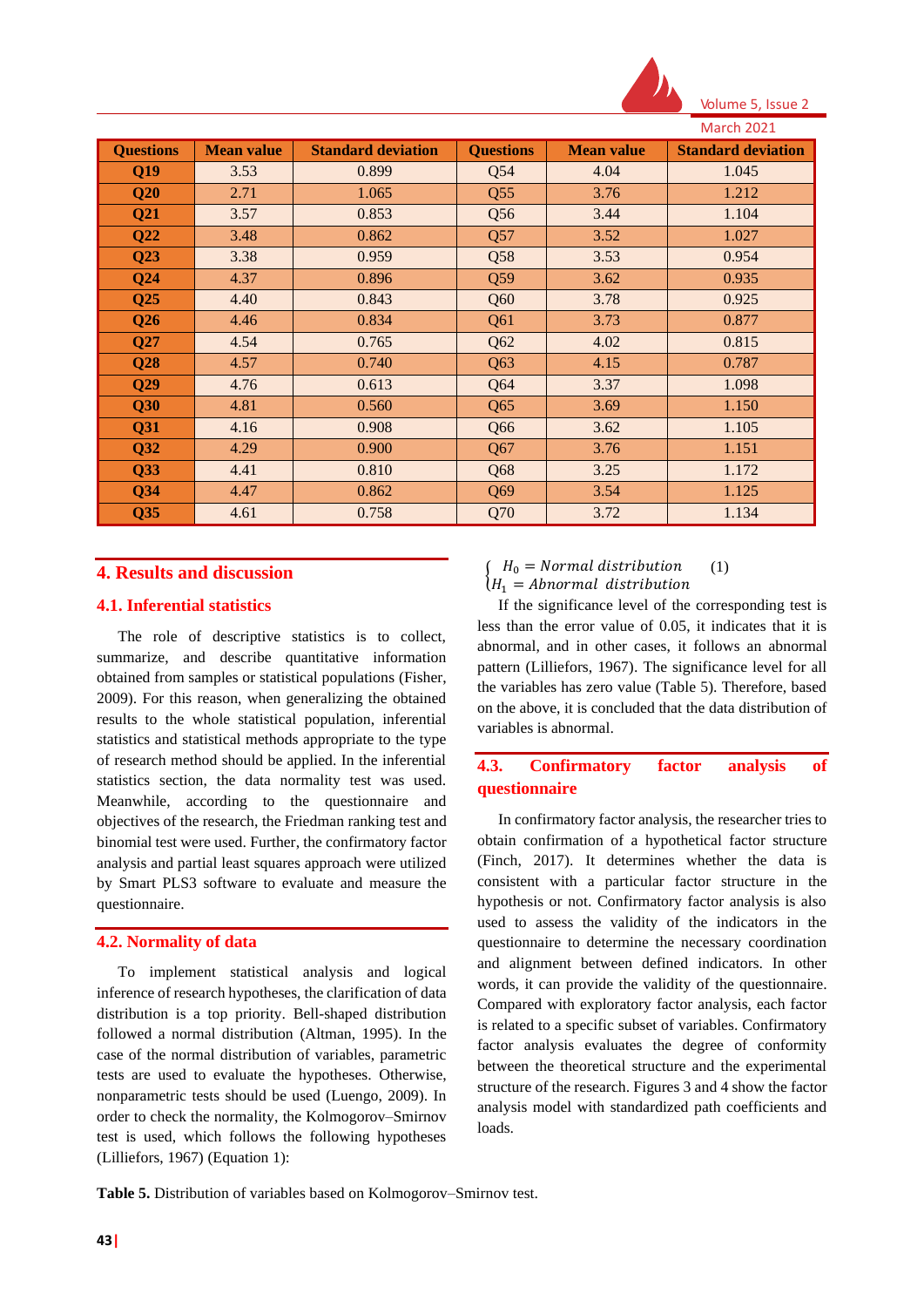**R**eview

# **Parameters Kolmogorov–Smirnov test Distribution type Statics value Significance level Human resources** 1 0.113 0.00 Abnormal **Leadership** 0.157 0.00 Abnormal **External environment** 0.097 0.00 Abnormal **Internal processes** 1 0.199 0.00 Abnormal **Financial factors** 0.108 0.00 Abnormal **Production and procurement** 0.161 0.00 Abnormal **Marketing** 1 0.079 0.00 Abnormal

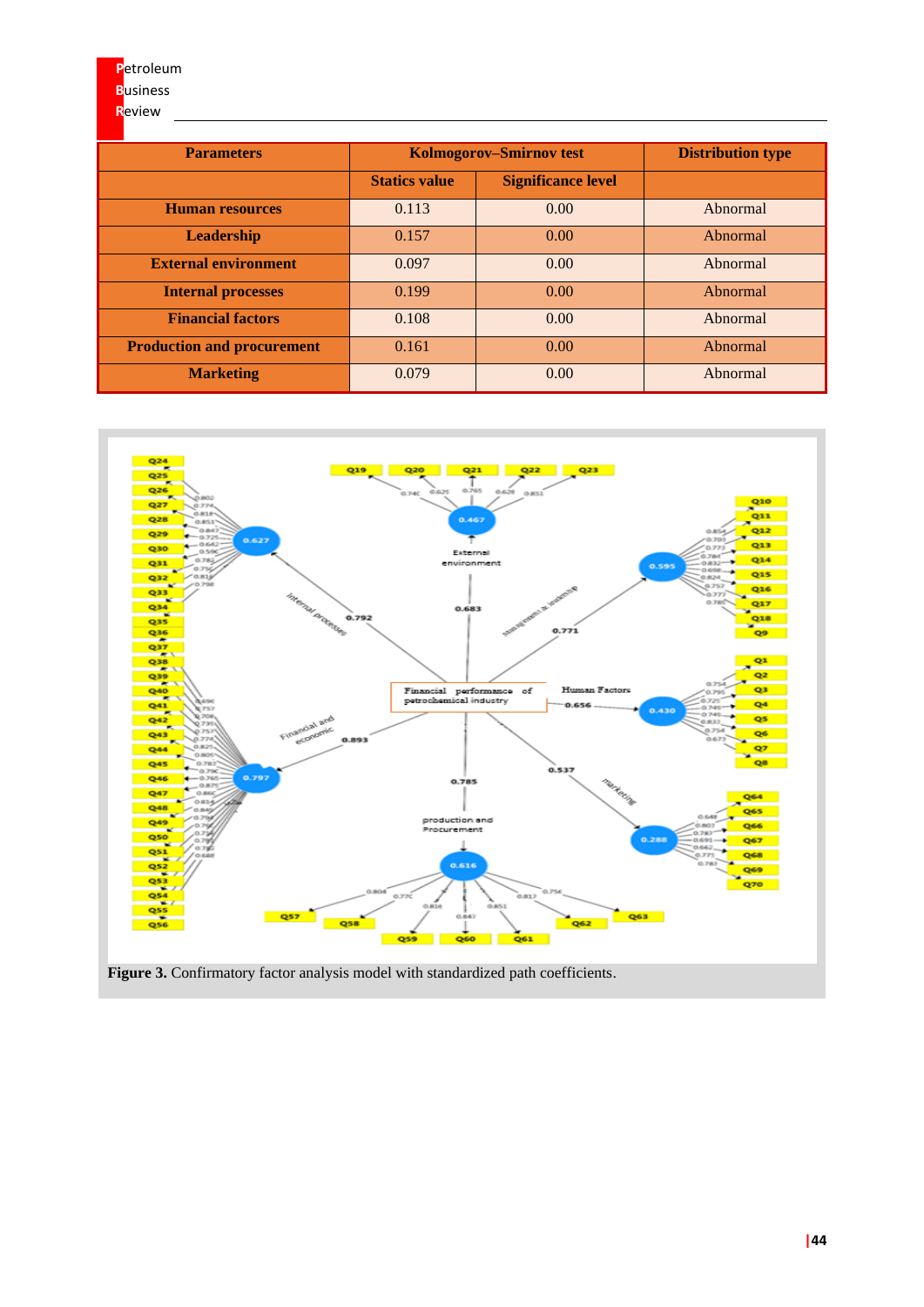

# **4.4. Investigation of standardized factor load and T coefficients between sub-factors and latent variable**

The standardized coefficient measurement model investigates the correlation between the relevant latent

variables and their corresponding indicators. Standardized coefficients represent standardized coefficients of path or factor loads between agents and markers. A significant correlation between variables and the questionnaire will lead to validity between variables. If the standardized factor load be higher than 0.4, it can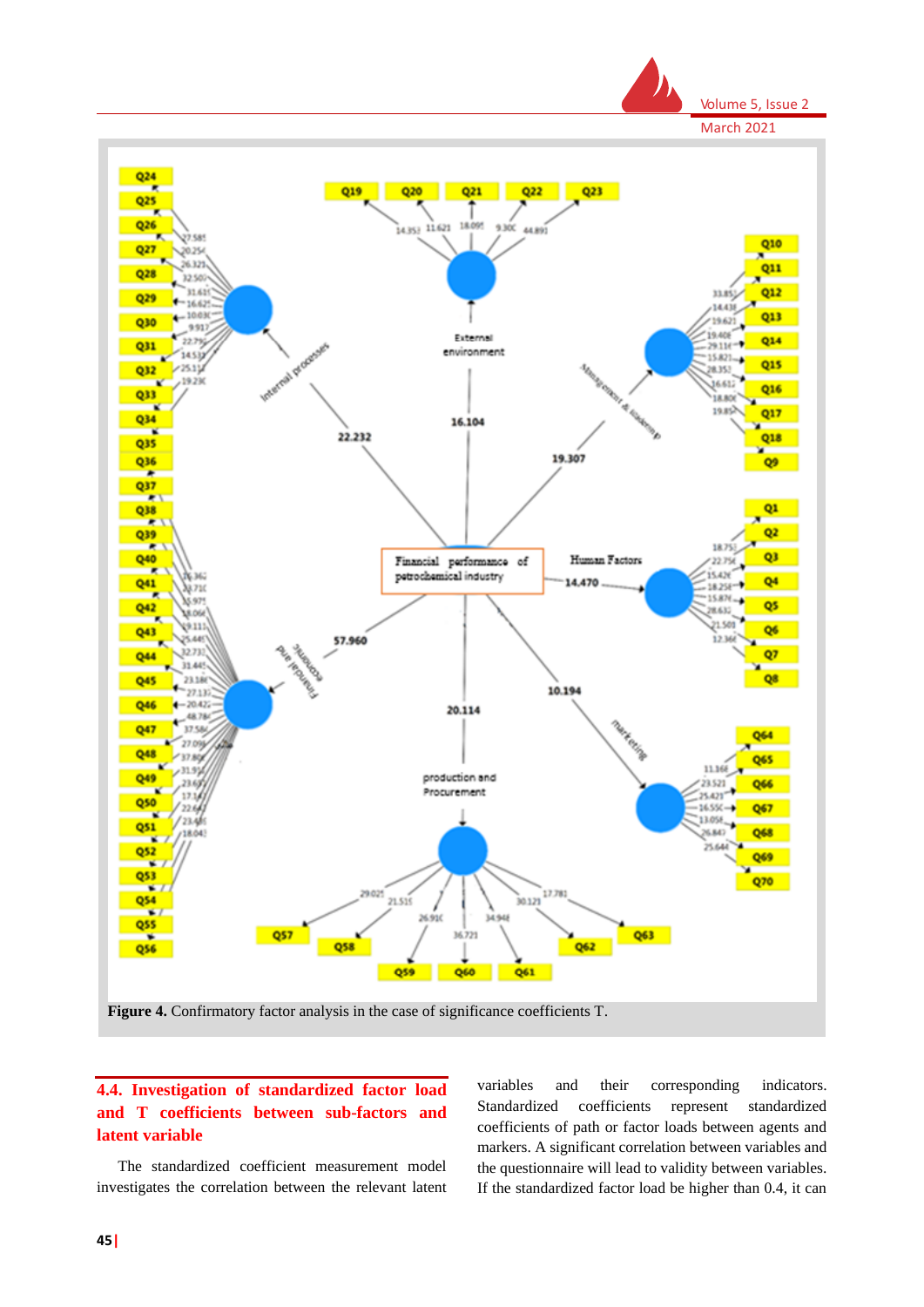be said that the questions have good explanatory power (Familiar, 2015). On the other hand, the significance of each parameter is determined by T-values.

Meanwhile, if the value of the T coefficient is greater than the absolute value of 1.96 or the significance level is less than 0.05, the model parameters are significant (Bewick, 2003). In this case, the validity of measurement structures of the relevant variables is confirmed at a significance level of 0.05. As can be seen, the value of tstatistic and level of significance between corresponding items and their latent variables were calculated to be greater than 1.96 and less than 0.05, respectively, in all the cases (Table 6). Therefore, the significance of relationships between sub-factors and their

corresponding variables was confirmed. Moreover, the standardized factor load for all questions was more than 0.4, so eliminating no parameters was required. Identifier reliability indicates the number of variations related to the latent variable applied to the items. The variance analysis of corresponding items can extract this parameter. As the latest studies clarify it for fitting the measurement model in the partial least squares method, the requirement items should be checked as Cronbach's alpha (Helms, 2006); combined reliability (CR) (Guo, 2017); factor load coefficients, its significance, and the mean of extractive variance (AVE) (Drigo, 2020); and Fornell and Larcker matrix (Lazarus, 2014), and finally the factor load of each index with different structures should be compared.

|  |  |  |  |  |  | <b>Table 6.</b> Standardized factor loads and t-coefficients between latent variables and related questions. |
|--|--|--|--|--|--|--------------------------------------------------------------------------------------------------------------|
|--|--|--|--|--|--|--------------------------------------------------------------------------------------------------------------|

| <b>Parameters</b>              | <b>Item</b>    | <b>Factor load</b> | The statistical value | <b>Reagent</b> | <b>Significance</b> | <b>Result</b>               |
|--------------------------------|----------------|--------------------|-----------------------|----------------|---------------------|-----------------------------|
|                                |                |                    | of T                  | reliability    | level               |                             |
|                                | Q <sub>1</sub> | 0.754              | 18.75                 | 0.569          | 0.00                |                             |
|                                | Q2             | 0.795              | 22.75                 | 0.632          | 0.00                |                             |
|                                | Q <sub>3</sub> | 0.725              | 15.42                 | 0.526          | 0.00                |                             |
| Human factors                  | Q4             | 0.749              | 18.25                 | 0.561          | 0.00                | Desirable and meaningful    |
|                                | Q <sub>5</sub> | 0.749              | 15.87                 | 0.561          | 0.00                |                             |
|                                | Q <sub>6</sub> | 0.833              | 28.63                 | 0.694          | 0.00                |                             |
|                                | Q7             | 0.754              | 21.5                  | 0.569          | 0.00                |                             |
|                                | Q8             | 0.673              | 12.36                 | 0.453          | 0.00                |                             |
|                                | Q <sub>9</sub> | 0.789              | 19.85                 | 0.623          | 0.00                |                             |
|                                | Q10            | 0.854              | 33.85                 | 0.729          | 0.00                |                             |
| Management and leadership      | Q11            | 0.703              | 14.43                 | 0.494          | 0.00                | Desirable and meaningful    |
|                                | Q12            | 0.773              | 19.62                 | 0.598          | 0.00                |                             |
|                                | Q13            | 0.784              | 19.40                 | 0.615          | 0.00                |                             |
|                                | Q14            | 0.832              | 29.11                 | 0.692          | 0.00                |                             |
|                                | Q15            | 0.698              | 15.82                 | 0.487          | 0.00                |                             |
|                                | Q16            | 0.824              | 28.35                 | 0.679          | 0.00                |                             |
|                                | Q17            | 0.757              | 16.61                 | 0.573          | 0.00                |                             |
|                                | Q18            | 0.777              | 18.80                 | 0.604          | 0.00                |                             |
|                                | Q19            | 0.740              | 14.35                 | 0.548          | 0.00                |                             |
|                                | Q20            | 0.629              | 11.62                 | 0.396          | 0.00                |                             |
| environment<br><b>External</b> | Q21            | 0.765              | 18.09                 | 0.585          | 0.00                | Desirable and<br>meaningful |
|                                | Q22            | 0.628              | 9.30                  | 0.394          | 0.00                |                             |
|                                | Q23            | 0.851              | 44.89                 | 0.724          | 0.00                |                             |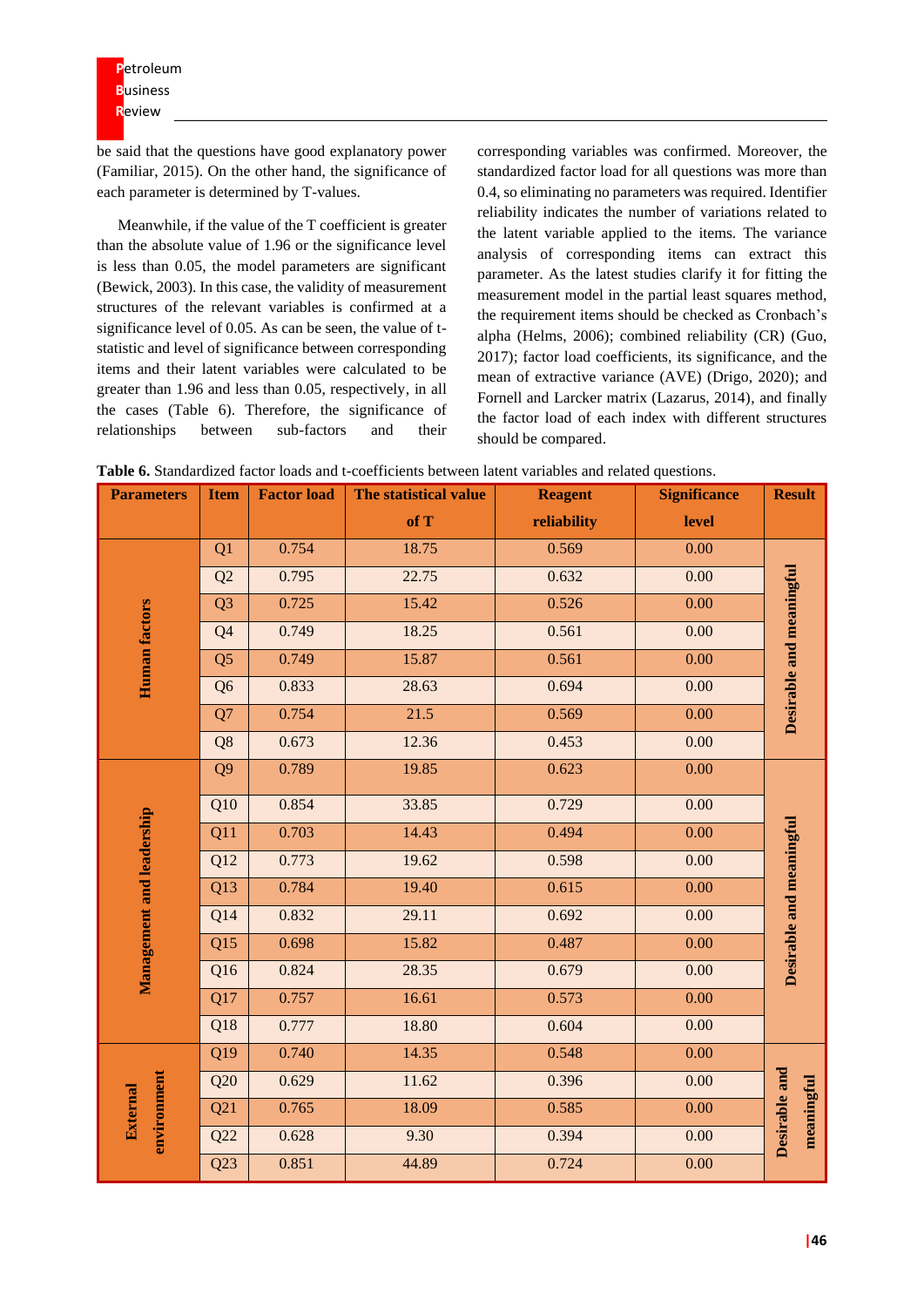

|                          |                 |                    |                       |                | <b>March 2021</b>   |                          |
|--------------------------|-----------------|--------------------|-----------------------|----------------|---------------------|--------------------------|
| <b>Parameters</b>        | <b>Item</b>     | <b>Factor load</b> | The statistical value | <b>Reagent</b> | <b>Significance</b> | <b>Result</b>            |
|                          |                 |                    | of T                  | reliability    | level               |                          |
|                          | Q24             | 0.802              | 27.58                 | 0.643          | 0.00                |                          |
|                          | Q25             | 0.774              | 20.25                 | 0.599          | 0.00                |                          |
|                          | Q26             | 0.818              | 26.32                 | 0.669          | 0.00                |                          |
|                          | Q27             | 0.851              | 32.50                 | 0.724          | 0.00                |                          |
| Internal processes       | Q28             | 0.847              | 31.61                 | 0.717          | 0.00                | Desirable and meaningful |
|                          | Q29             | 0.725              | 16.62                 | 0.526          | 0.00                |                          |
|                          | Q30             | 0.642              | 10.03                 | 0.412          | 0.00                |                          |
|                          | Q31             | 0.590              | 9.91                  | 0.348          | 0.00                |                          |
|                          | Q32             | 0.782              | 22.79                 | 0.612          | 0.00                |                          |
|                          | Q <sub>33</sub> | 0.750              | 14.53                 | 0.563          | 0.00                |                          |
|                          | $Q$ 34          | 0.816              | 25.11                 | 0.666          | 0.00                |                          |
|                          | Q <sub>35</sub> | 0.798              | 19.23                 | 0.637          | 0.00                |                          |
|                          | Q <sub>36</sub> | 0.696              | 16.36                 | 0.484          | 0.00                |                          |
|                          | Q37             | 0.757              | 23.71                 | 0.573          | 0.00                |                          |
|                          | Q <sub>38</sub> | 0.708              | 15.97                 | 0.501          | 0.00                |                          |
|                          | Q39             | 0.739              | 18.06                 | 0.546          | 0.00                |                          |
|                          | Q40             | 0.757              | 19.11                 | 0.573          | 0.00                |                          |
|                          | Q41             | 0.774              | 25.44                 | 0.599          | 0.00                |                          |
|                          | Q42             | 0.825              | 32.73                 | 0.681          | 0.00                |                          |
|                          | Q43             | 0.809              | 31.44                 | 0.654          | 0.00                |                          |
|                          | Q44             | 0.783              | 23.18                 | 0.613          | 0.00                | Desirable and meaningful |
|                          | Q45             | 0.790              | 27.13                 | 0.624          | 0.00                |                          |
|                          | Q46             | 0.765              | 20.42                 | 0.585          | 0.00                |                          |
| <b>Financial factors</b> | Q47             | 0.879              | 48.78                 | 0.773          | 0.00                |                          |
|                          | Q48             | 0.860              | 7.58                  | 0.740          | 0.00                |                          |
|                          | Q49             | 0.814              | 27.09                 | 0.663          | 0.00                |                          |
|                          | Q50             | 0.849              | 37.80                 | 0.721          | 0.00                |                          |
|                          | Q51             | 0.749              | 31.91                 | 0.630          | 0.00                |                          |
|                          | Q52             | 0.760              | 23.65                 | 0.578          | 0.00                |                          |
|                          | Q53             | 0.718              | 17.14                 | 0.516          | 0.00                |                          |
|                          | Q54             | 0.781              | 22.64                 | 0.610          | 0.00                |                          |
|                          | Q55             | 0.782              | 23.43                 | 0.612          | 0.00                |                          |
|                          | Q56             | 0.688              | 18.04                 | 0.473          | 0.00                |                          |
|                          | Q57             | 0.804              | 29.02                 | 0.642          | 0.00                |                          |
| Production<br>and        | Q58             | 0.770              | 21.51                 | 0.593          | 0.00                | Desirable<br>and         |
| procuremen               | Q59             | 0.816              | 26.91                 | 0.666          | 0.00                |                          |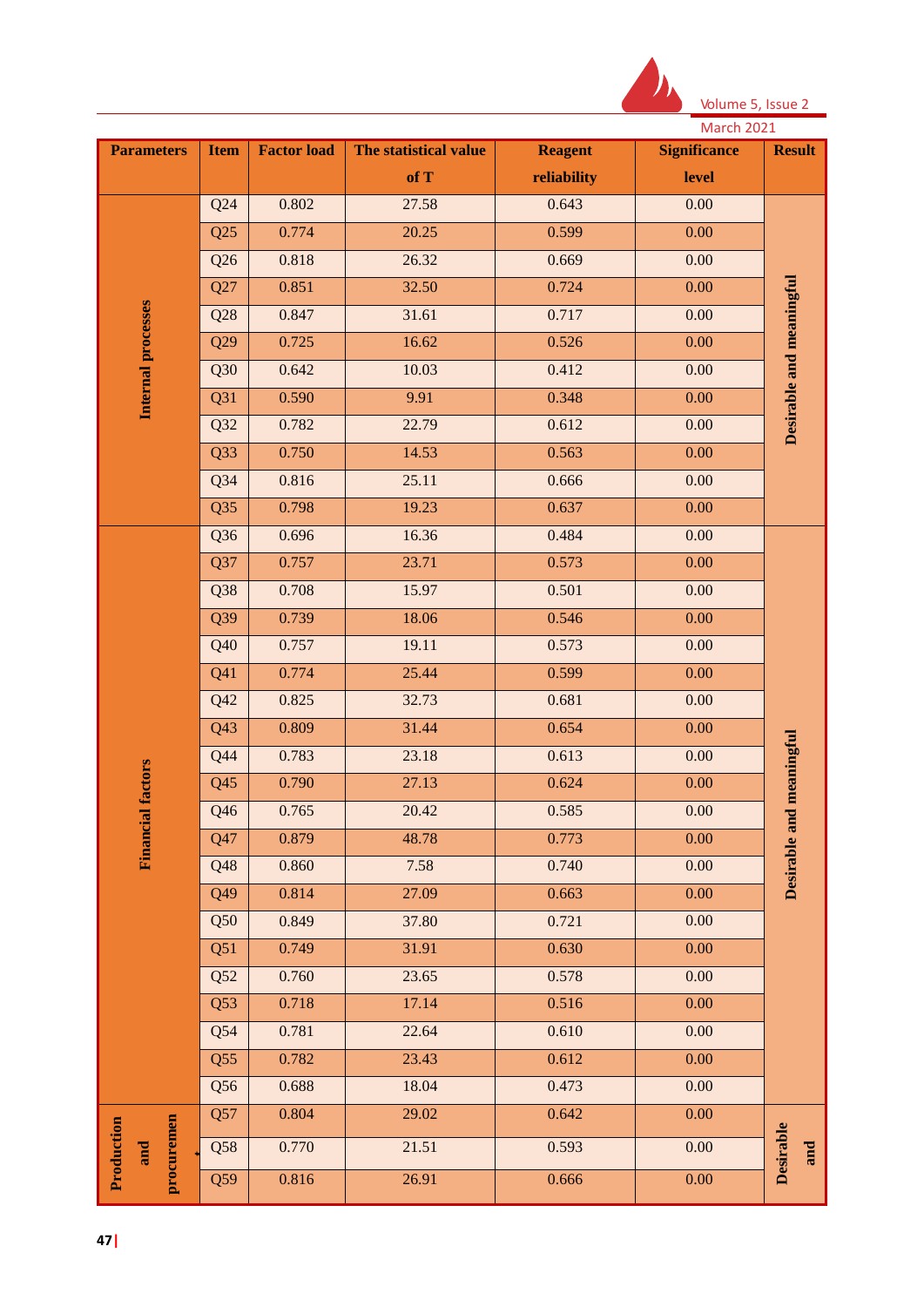| <b>Parameters</b> | <b>Item</b> | <b>Factor load</b> | The statistical value | <b>Reagent</b> | <b>Significance</b> | <b>Result</b>            |
|-------------------|-------------|--------------------|-----------------------|----------------|---------------------|--------------------------|
|                   |             |                    | of T                  | reliability    | <b>level</b>        |                          |
|                   | Q60         | 0.847              | 36.72                 | 0.717          | 0.00                |                          |
|                   | Q61         | 0.851              | 34.94                 | 0.724          | 0.00                |                          |
|                   | Q62         | 0.817              | 30.12                 | 0.667          | 0.00                |                          |
|                   | Q63         | 0.756              | 17.78                 | 0.572          | 0.00                |                          |
|                   | Q64         | 0.648              | 11.16                 | 0.420          | 0.00                |                          |
|                   | Q65         | 0.803              | 23.52                 | 0.645          | 0.00                |                          |
|                   | Q66         | 0.787              | 25.42                 | 0.619          | 0.00                | Desirable and meaningful |
| Marketing         | Q67         | 0.691              | 16.55                 | 0.477          | 0.00                |                          |
|                   | Q68         | 0.662              | 13.05                 | 0.438          | 0.00                |                          |
|                   | Q69         | 0.775              | 26.84                 | 0.601          | 0.00                |                          |
|                   | Q70         | 0.783              | 25.64                 | 0.613          | 0.00                |                          |

# **4.5. Cronbach's alpha coefficient, composition reliability coefficient, and average extracted variance**

Cronbach's alpha coefficient is the traditional index used to measure the reliability or internal consistency between observable variables in a measurement model. Internal consistency indicates the degree of correlation between a structure and its characteristics. The acceptance criterion for this index, which will indicate the reliability of the measurement model, is at least 0.7 (Helms, 2006). In the PLS method, there exist other criteria for evaluating the internal consistency of the measurement model CR. If the value of the combined reliability for each structure is higher than 0.7 (Smith, 1974), it indicates the appropriate internal stability for the measurement model. As the final one, convergence validity makes sense when the scores obtained from two tools on the desired concept are highly correlated. In other words, convergent validity means measuring the

explanation of the hidden variable by observable ones, which is measured by the average variance extracted. Convergent validity index means measuring the explanation of the hidden variable by its observable variables. This criterion has been proposed as an indicator for measuring the internal validity of the measurement model. In simpler terms, this index reveals the degree of correlation with its indicators. A minimum value of 0.5 is considered for this index (Tong, 1999), which means that the latent variable in question explains at least 50% of its observable variance. The table below shows the results of Cronbach's alpha coefficients, combined reliability, and mean extraction variance. As can be seen, the Cronbach's alpha value and the CR coefficient of all variables are within the acceptable range and above 0.7. Further, the AVE value of all variables is above the 0.5 limit. Therefore, it can be inferred that the convergent reliability and validity of understudy variables are acceptable (Table 7).

| <b>Parameters</b>                | <b>Cronbach's alpha coefficients</b> | <b>CR</b> coefficient | <b>AVE</b> |
|----------------------------------|--------------------------------------|-----------------------|------------|
| <b>Human resources</b>           | 0.892                                | 0.914                 | 0.570      |
| <b>Management and leadership</b> | 0.928                                | 0.940                 | 0.609      |
| <b>External environment</b>      | 0.772                                | 0.847                 | 0.529      |
| <b>Internal processes</b>        | 0.936                                | 0.945                 | 0.593      |

**Table 7.** Summarized results of Cronbach's alpha coefficient, CR, and AVE.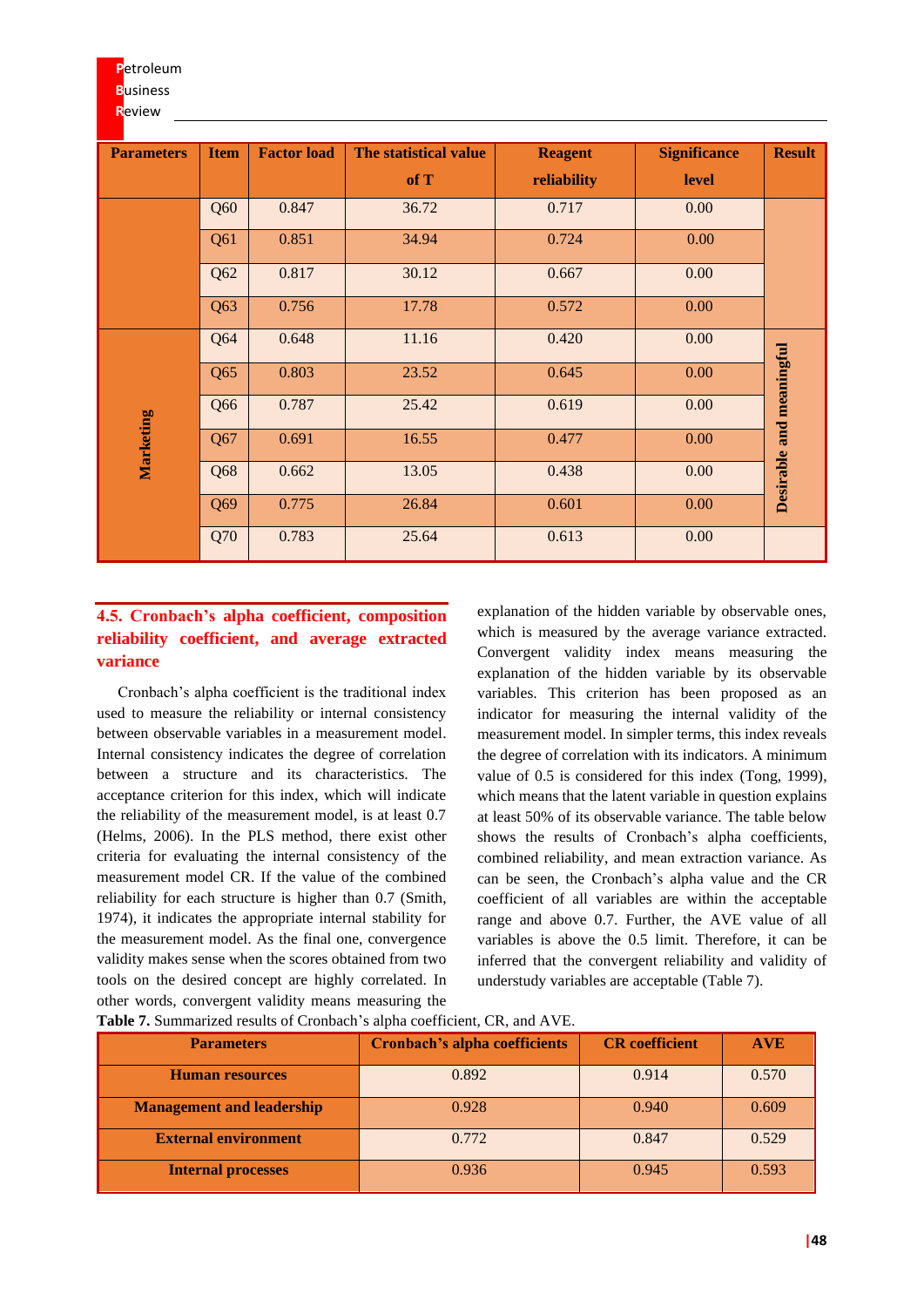

Volume 5, Issue

 $\overline{\phantom{a}1\phantom{a}}$ 

| <b>IVIGILII ZUZI</b>              |       |       |       |  |  |  |  |  |
|-----------------------------------|-------|-------|-------|--|--|--|--|--|
| <b>Financial factors</b>          | 0.967 | 0.970 | .0607 |  |  |  |  |  |
| <b>Production and procurement</b> | 0.912 | 0.930 | 0.655 |  |  |  |  |  |
| <b>Marketing</b>                  | 0.859 | 0.893 | 0.545 |  |  |  |  |  |

# **4.6. Divergent validity by Fornell and Larcker method**

If the correlation between analyses that measure different characteristics represents a low value, the analyzing method has divergent diagnostic validity. Divergent validity also measures the ability of a measurement model to differentiate the observable variables of that latent variable from the others in the model; as a result, it plays a complementary role with respect to convergent validity. Table 8 presents the **Table 8.** Divergent validity by Fornell and Larcker method.

results of the divergent validity study by the Fornell and Larcker method. The value of the AVE root of the latent variables, located in the cells in the primary diameter of the matrix, is greater than the amount of correlation between them, arranged in the lower left side. Therefore, it can be stated that in the preceding model, hidden variables have more interaction with their related questions concerning the others. In other words, the divergent validity of the model followed an appropriate pattern.

| <b>Parameters</b>                 | resources<br>Human | Management<br>leadership<br>and | environment<br>External | processes<br><b>Internal</b> | Financial<br><b>factors</b> | procurement<br>Production<br><b>and</b> | Marketing |
|-----------------------------------|--------------------|---------------------------------|-------------------------|------------------------------|-----------------------------|-----------------------------------------|-----------|
| <b>Human resources</b>            | 0.755              |                                 |                         |                              |                             |                                         |           |
| <b>Management and leadership</b>  | 0.408              | 0.781                           |                         |                              |                             |                                         |           |
| <b>External environment</b>       | 0.577              | 0.439                           | 0.727                   |                              |                             |                                         |           |
| <b>Internal processes</b>         | 0.430              | 0.634                           | 0.511                   | 0.770                        |                             |                                         |           |
| <b>Financial factors</b>          | 0.469              | 0.596                           | 0.510                   | 0.569                        | 0.779                       |                                         |           |
| <b>Production and procurement</b> | 0.477              | 0.548                           | 0.540                   | 0.584                        | 0.632                       | 0.809                                   |           |
| <b>Marketing</b>                  | 0.445              | 0.264                           | 0.420                   | 0.306                        | 0.437                       | 0.374                                   | 0.738     |

# **5. Evaluation of validity by comparing the factor load of each index with different structures**

Comparing the factor load of items with their structure specifies the divergent validity state. Divergent validity is confirmed if the factor load between items with their structures is higher than that of the same item

with other structures. According to the matrix design, the table rows belong to the questionnaire's questions, and its columns are related to the variables (Table 9). The displayed numerical values indicate the degree of correlation of indicators with structures. As it is clear, all questions have more factor load with their hidden variable, which demonstrates proper fitting of the model and confirmation of divergent validity.

**Table 9.** Evaluation of validity by comparing the factor load of each index with different structures.

| <b>Questions</b> | Ø<br>ā<br><b>fact</b><br>uman<br>量 | leadership<br>Management<br>and | Ħ<br>environme<br>External | Ħ<br>vironme<br><b>Internal</b><br>ā | Financial<br>ces<br><b>Indi</b> | and<br>procurement<br>Production | marketing |
|------------------|------------------------------------|---------------------------------|----------------------------|--------------------------------------|---------------------------------|----------------------------------|-----------|
|                  | 0.754                              | 0.320                           | 0.495                      | 0.338                                | 0.318                           | 0.282                            | 0.266     |
| Q2               | 0.795                              | 0.258                           | 0.462                      | 0.338                                | 0.337                           | 0.328                            | 0.321     |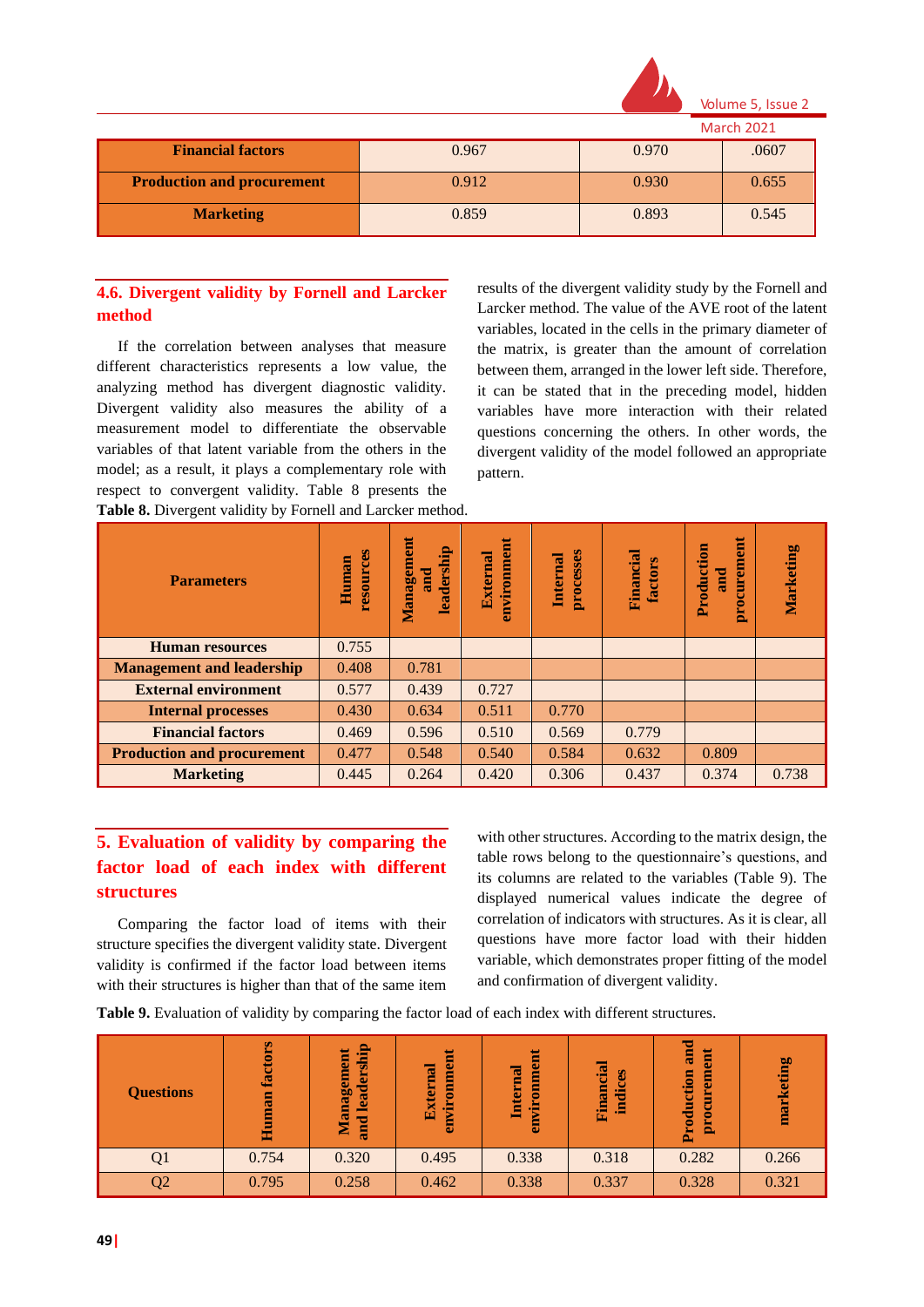# **P**etroleum

**B**usiness

# **R**eview

| <b>Questions</b> | Human factors | and leadership<br>Management | environment<br>External | environment<br><b>Internal</b> | Financial<br>indices | <b>Production and</b><br>procurement | marketing |
|------------------|---------------|------------------------------|-------------------------|--------------------------------|----------------------|--------------------------------------|-----------|
| Q <sub>3</sub>   | 0.725         | 0.371                        | 0.491                   | 0.390                          | 0.317                | 0.360                                | 0.376     |
| Q <sub>4</sub>   | 0.749         | 0.288                        | 0.412                   | 0.323                          | 0.333                | 0.340                                | 0.330     |
| Q <sub>5</sub>   | 0.749         | 0.282                        | 0.418                   | 0.319                          | 0.314                | 0.358                                | 0.359     |
| Q <sub>6</sub>   | 0.833         | 0.281                        | 0.471                   | 0.318                          | 0.414                | 0.424                                | 0.345     |
| Q7               | 0.754         | 0.353                        | 0.397                   | 0.298                          | 0.449                | 0.423                                | 0.317     |
| Q8               | 0.673         | 0.307                        | 0.331                   | 0.270                          | 0.336                | 0.349                                | 0.375     |
| Q <sub>9</sub>   | 0.353         | 0.789                        | 0.377                   | 0.480                          | 0.483                | 0.422                                | 0.119     |
| $\overline{Q10}$ | 0.339         | 0.854                        | 0.368                   | 0.545                          | 0.515                | 0.477                                | 0.224     |
| Q11              | 0.201         | 0.703                        | 0.283                   | 0.431                          | 0.415                | 0.309                                | 0.159     |
| Q12              | 0.329         | 0.773                        | 0.318                   | 0.500                          | 0.416                | 0.374                                | 0.171     |
| Q13              | 0.319         | 0.784                        | 0.355                   | 0.497                          | 0.466                | 0.381                                | 0.231     |
| Q14              | 0.346         | 0.832                        | 0.379                   | 0.553                          | 0.427                | 0.464                                | 0.270     |
| Q15              | 0.340         | 0.698                        | 0.325                   | 0.503                          | 0.471                | 0.479                                | 0.242     |
| Q16              | 0.307         | 0.824                        | 0.336                   | 0.486                          | 0.521                | 0.460                                | 0.231     |
| Q17              | 0.324         | 0.757                        | 0.328                   | 0.441                          | 0.447                | 0.437                                | 0.208     |
| Q18              | 0.313         | 0.777                        | 0.349                   | 0.499                          | 0.478                | 0.453                                | 0.193     |
| Q19              | 0.409         | 0.330                        | 0.740                   | 0.317                          | 0.321                | 0.394                                | 0.189     |
| Q20              | 0.335         | 0.295                        | 0.629                   | 0.390                          | 0.339                | 0.344                                | 0.364     |
| Q21              | 0.457         | 0.293                        | 0.765                   | 0.360                          | 0.378                | 0.376                                | 0.315     |
| Q22              | 0.381         | 0.294                        | 0.628                   | 0.358                          | 0.362                | 0.311                                | 0.285     |
| Q23              | 0.497         | 0.378                        | 0.851                   | 0.424                          | 0.442                | 0.513                                | 0.362     |
| Q24              | 0.388         | 0.484                        | 0.435                   | 0.802                          | 0.503                | 0.471                                | 0.289     |
| Q25              | 0.398         | 0.505                        | 0.465                   | 0.774                          | 0.438                | 0.531                                | 0.281     |
| Q26              | 0.300         | 0.517                        | 0.377                   | 0.818                          | 0.443                | 0.452                                | 0.280     |
| Q27              | 0.316         | 0.511                        | 0.372                   | 0.851                          | 0.435                | 0.442                                | 0.198     |
| Q28              | 0.440         | 0.504                        | 0.446                   | 0.847                          | 0.444                | 0.483                                | 0.247     |
| Q29              | 0.397         | 0.499                        | 0.316                   | 0.725                          | 0.417                | 0.478                                | 0.155     |
| Q30              | 0.251         | 0.478                        | 0.262                   | 0.642                          | 0.403                | 0.384                                | 0.069     |
| Q31              | 0.220         | 0.469                        | 0.358                   | 0.590                          | 0.425                | 0.355                                | 0.267     |
| Q32              | 0.320         | 0.466                        | 0.435                   | 0.782                          | 0.455                | 0.446                                | 0.295     |
| Q33              | 0.319         | 0.368                        | 0.402                   | 0.750                          | 0.369                | 0.412                                | 0.269     |
| Q34              | 0.298         | 0.513                        | 0.408                   | 0.816                          | 0.499                | 0.484                                | 0.261     |
| Q35              | 0.293         | 0.534                        | 0.413                   | 0.798                          | 0.409                | 0.431                                | 0.187     |
| Q36              | 0.326         | 0.368                        | 0.362                   | 0.363                          | 0.696                | 0.421                                | 0.229     |
| Q37              | 0.386         | 0.545                        | 0.463                   | 0.464                          | 0.757                | 0.491                                | 0.342     |
| Q38              | 0.344         | 0.421                        | 0.355                   | 0.422                          | 0.708                | 0.448                                | 0.277     |
| Q39              | 0.328         | 0.388                        | 0.331                   | 0.361                          | 0.739                | 0.412                                | 0.214     |
| Q40              | 0.391         | 0.446                        | 0.368                   | 0.439                          | 0.757                | 0.434                                | 0.349     |
| Q41              | 0.334         | 0.494                        | 0.491                   | 0.461                          | 0.774                | 0.507                                | 0.413     |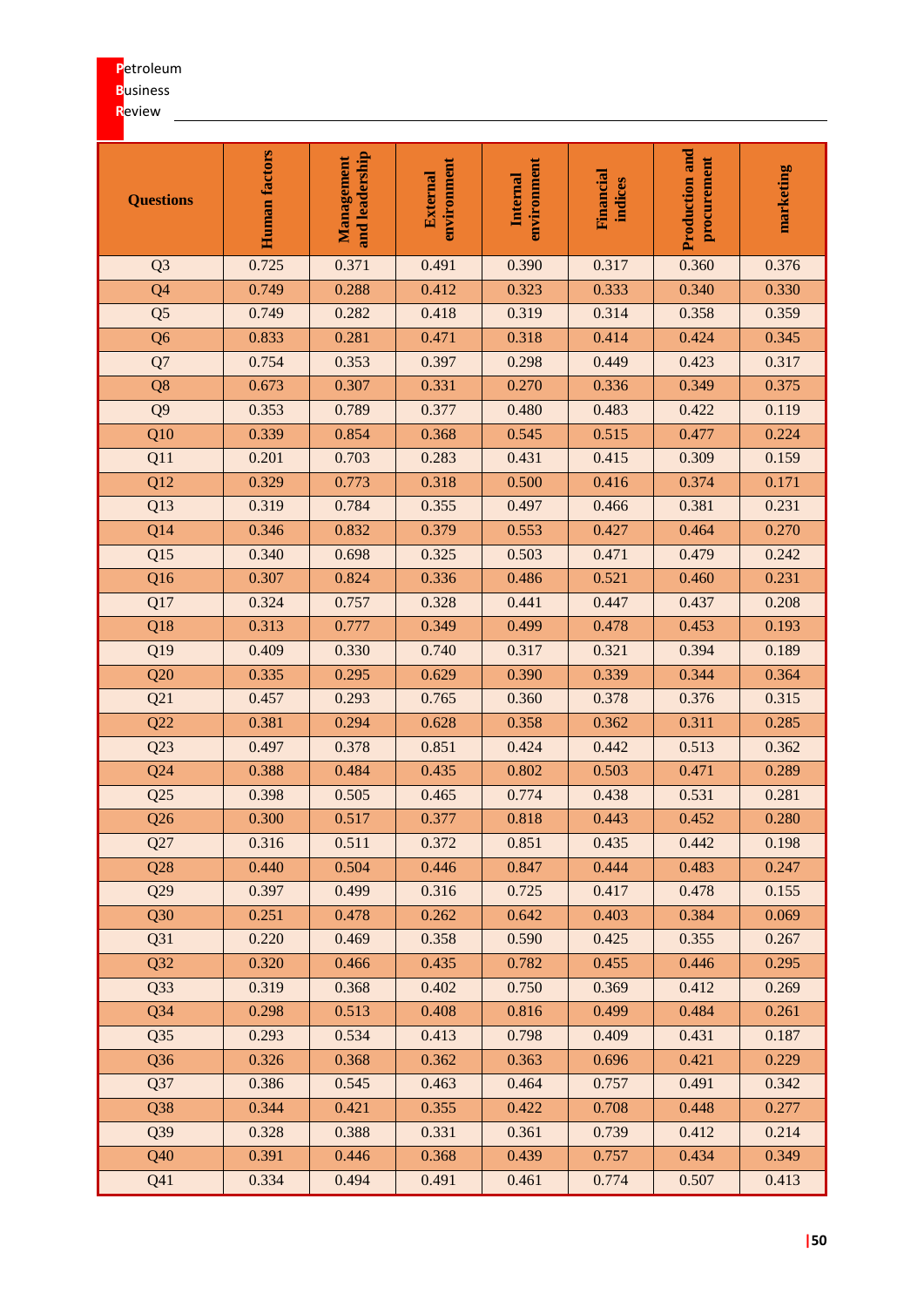

Volume 5, Issue

|                  |               |                              |                         |                         |                      | <b>March 2021</b>             |           |
|------------------|---------------|------------------------------|-------------------------|-------------------------|----------------------|-------------------------------|-----------|
| <b>Questions</b> | Human factors | and leadership<br>Management | environment<br>External | environment<br>Internal | Financial<br>indices | Production and<br>procurement | marketing |
| Q42              | 0.398         | 0.474                        | 0.399                   | 0.499                   | 0.825                | 0.534                         | 0.413     |
| Q <sub>43</sub>  | 0.369         | 0.430                        | 0.397                   | 0.445                   | 0.809                | 0.513                         | 0.448     |
| Q44              | 0.326         | 0.447                        | 0.338                   | 0.456                   | 0.783                | 0.503                         | 0.411     |
| Q45              | 0.371         | 0.451                        | 0.345                   | 0.541                   | 0.790                | 0.513                         | 0.402     |
| Q46              | 0.376         | 0.402                        | 0.352                   | 0.381                   | 0.765                | 0.479                         | 0.412     |
| Q47              | 0.377         | 0.509                        | 0.362                   | 0.398                   | 0.879                | 0.530                         | 0.371     |
| Q48              | 0.363         | 0.473                        | 0.376                   | 0.475                   | 0.860                | 0.542                         | 0.359     |
| Q49              | 0.372         | 0.480                        | 0.441                   | 0.487                   | 0.814                | 0.530                         | 0.280     |
| Q50              | 0.395         | 0.504                        | 0.425                   | 0.464                   | 0.849                | 0.581                         | 0.365     |
| Q51              | 0.394         | 0.527                        | 0.338                   | 0.505                   | 0.794                | 0.529                         | 0.273     |
| Q52              | 0.330         | 0.481                        | 0.372                   | 0.483                   | 0.760                | 0.490                         | 0.279     |
| Q53              | 0.295         | 0.455                        | 0.415                   | 0.474                   | 0.718                | 0.471                         | 0.321     |
| Q54              | 0.410         | 0.557                        | 0.472                   | 0.429                   | 0.781                | 0.506                         | 0.365     |
| Q55              | 0.387         | 0.410                        | 0.444                   | 0.332                   | 0.782                | 0.419                         | 0.317     |
| Q56              | 0.398         | 0.451                        | 0.502                   | 0.394                   | 0.688                | 0.451                         | 0.263     |
| Q57              | 0.363         | 0.481                        | 0.458                   | 0.446                   | 0.536                | 0.804                         | 0.328     |
| Q58              | 0.362         | 0.461                        | 0.466                   | 0.516                   | 0.518                | 0.770                         | 0.320     |
| Q59              | 0.332         | 0.420                        | 0.376                   | 0.366                   | 0.517                | 0.816                         | 0.291     |
| Q60              | 0.371         | 0.414                        | 0.408                   | 0.481                   | 0.483                | 0.847                         | 0.233     |
| Q61              | 0.413         | 0.464                        | 0.474                   | 0.504                   | 0.539                | 0.851                         | 0.348     |
| Q <sub>62</sub>  | 0.413         | 0.433                        | 0.466                   | 0.522                   | 0.530                | 0.817                         | 0.343     |
| Q63              | 0.442         | 0.428                        | 0.401                   | 0.463                   | 0.452                | 0.756                         | 0.241     |
| Q64              | 0.208         | 0.152                        | 0.240                   | 0.071                   | 0.298                | 0.190                         | 0.648     |
| Q65              | 0.359         | 0.190                        | 0.349                   | 0.195                   | 0.322                | 0.346                         | 0.803     |
| Q66              | 0.347         | 0.182                        | 0.310                   | 0.327                   | 0.368                | 0.301                         | 0.787     |
| Q67              | 0.382         | 0.221                        | 0.352                   | 0.193                   | 0.249                | 0.193                         | 0.691     |
| Q68              | 0.310         | 0.216                        | 0.286                   | 0.250                   | 0.340                | 0.246                         | 0.662     |
| Q69              | 0.363         | 0.215                        | 0.313                   | 0.236                   | 0.364                | 0.305                         | 0.775     |
| Q70              | 0.310         | 0.185                        | 0.317                   | 0.261                   | 0.304                | 0.319                         | 0.783     |

# **6. Discussion**

The conceptual model designed in this study analyzed human factors, management and leadership, external processes, internal processes, production and procurement, economic indices, and marketing factors. It should be noted that due to the abnormality of data distribution, the nonparametric binomial test has been used. Based on the results of binomial analysis, the significance level of the previous test for all variables represented zero and less than the 0.05 error level. On the other hand, the average scores of previous parameters were higher than three. Thus, according to the hypothesis, each factor plays a vital role in the financial performance of the petrochemical companies. Table 10 clarified all corresponding results in the following. At the next step, it is essential to rank the factors affecting the performance quality of the petrochemical industry monetary units. Utilizing the Friedman ranking test, approved that the organization's internal processes with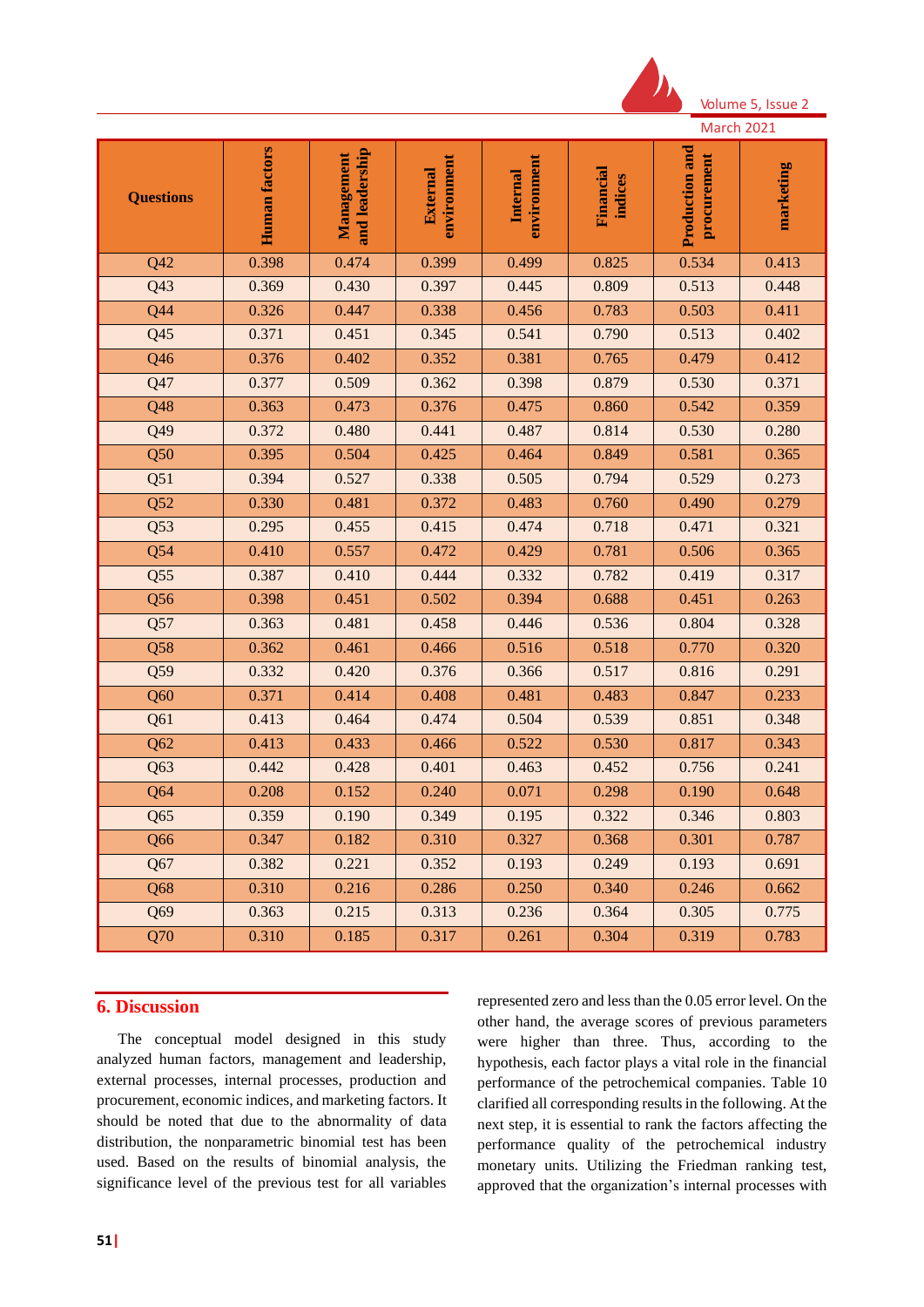an average rating of 5.91 had the most critical effect on the financial performance of organizations under review. Table 12 summarizes the ranking of all seven considering parameters. On the other hand, since the significance level of the test with the statistical value of 382.54 is lower than 0.05, it is inferred that the null hypothesis of the Friedman test is rejected, and the opposite one is confirmed. Hence, each factor had its profound individual effect on the organization's performance (see Tables 11 and 12).

**Table 10.** Identifying the influential factors in the performance of the monetary unit of the petrochemical industry using binomial test.

| <b>Parameters</b>                    | <b>Ranging</b> | <b>Observed value</b> | <b>Test ratio</b> | <b>Significance level</b><br><b>Variables</b> |       | <b>Result</b> |  |
|--------------------------------------|----------------|-----------------------|-------------------|-----------------------------------------------|-------|---------------|--|
| <b>Human</b>                         | $\leq$ 3       | 25                    | 0.14              |                                               |       |               |  |
| resources                            | >3             | 155                   | 0.86              | 0.50                                          | 0.000 | Confirmed     |  |
| <b>Total</b>                         |                | 180                   | 1.00              |                                               |       |               |  |
| <b>Management</b>                    | $\leq$ 3       | 13                    | 0.07              |                                               |       |               |  |
| and leadership                       | >3             | 167                   | 0.93              | 0.50                                          | 0.00  | Confirmed     |  |
| <b>Total</b>                         |                | 180                   | 1.00              |                                               |       |               |  |
| <b>External</b>                      | $\leq$ 3       | 65                    | 0.36              | 0.50                                          | 0.00  |               |  |
| environment                          | >3             | 115                   | 0.64              |                                               |       | Confirmed     |  |
| <b>Total</b>                         |                | 180                   | 1.00              |                                               |       |               |  |
| <b>Internal</b>                      | $\leq$ 3       | 5                     | 0.03              | 0.50                                          |       |               |  |
| processes                            | >3             | 175                   | 0.97              |                                               |       | Confirmed     |  |
| <b>Total</b>                         |                | 180                   | 1.00              |                                               |       |               |  |
| <b>Financial factors</b>             | $\leq$ 3       | 24                    | 0.13              | 0.50                                          |       |               |  |
|                                      | >3             | 156                   | 1.00              |                                               |       | Confirmed     |  |
| <b>Total</b>                         |                | 180                   | 1.00              |                                               |       |               |  |
| <b>Production and</b><br>procurement | $\leq$ 3       | 27                    | 0.15              | 0.50<br>0.00                                  |       |               |  |
|                                      | >3             | 153                   | 0.85              |                                               |       | Confirmed     |  |
| <b>Total</b>                         |                | 180                   | 1.00              |                                               |       |               |  |
| <b>Marketing</b>                     | $\leq$ 3       | 56                    | 0.31              | 0.50                                          | 0.00  |               |  |
|                                      | >3             | 124                   | 0.69              |                                               |       | Confirmed     |  |
| <b>Total</b>                         |                | 180                   | 1.00              |                                               |       |               |  |

**Table 11.** Friedman ranking test results.

| <b>Test statistics</b>    |        |  |  |  |  |  |
|---------------------------|--------|--|--|--|--|--|
| <b>Chi-squared value</b>  | 382.54 |  |  |  |  |  |
| <b>Free degree</b>        | 6      |  |  |  |  |  |
| <b>Significance level</b> | 0.00   |  |  |  |  |  |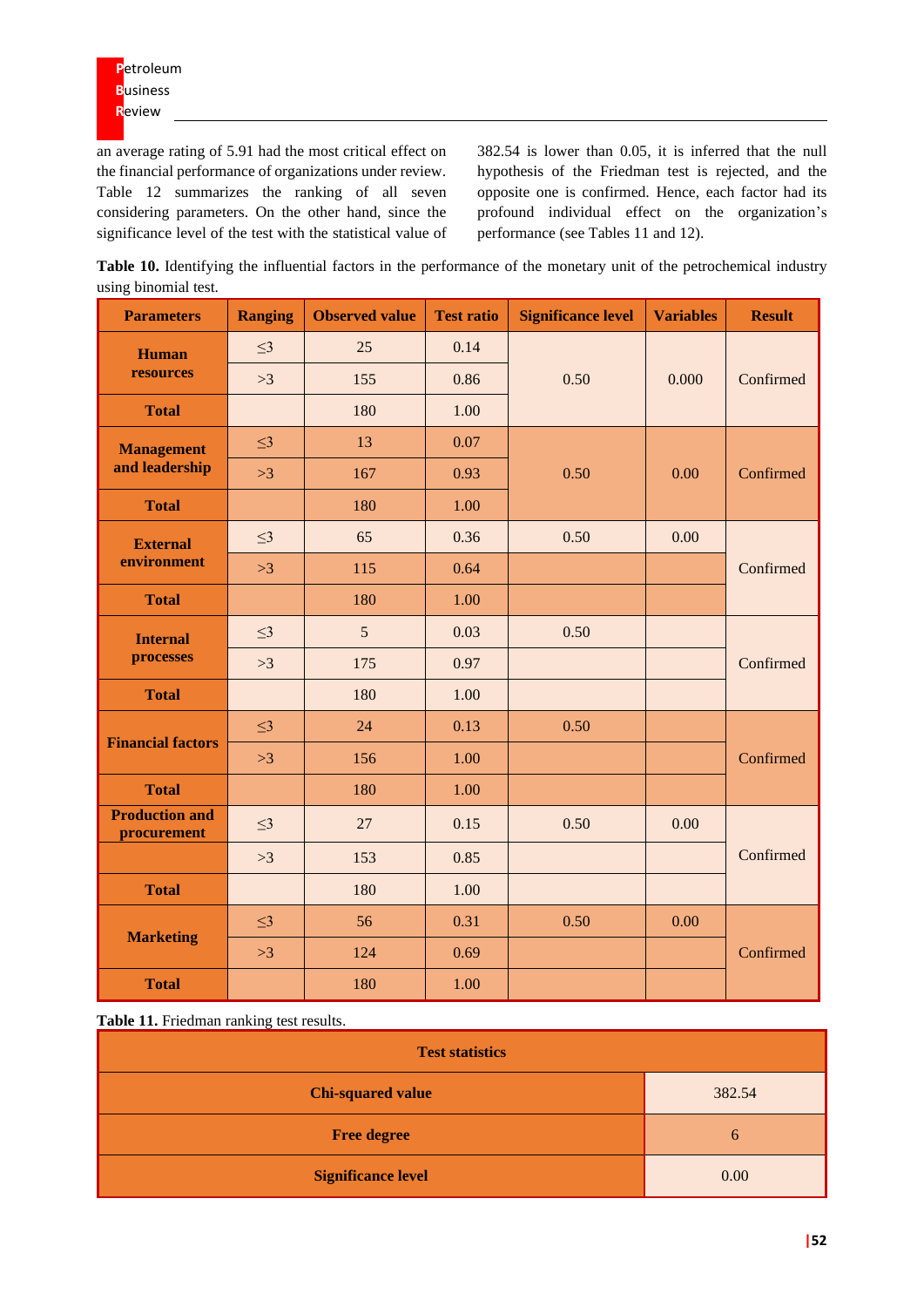

**Table 12.** Ranking of effective parameters on the financial performance of the petrochemical industry: a particular case study.

| <b>Parameters</b>                 | <b>Average rating</b> | <b>Ranking</b> |
|-----------------------------------|-----------------------|----------------|
| <b>Internal processes</b>         | 4.21                  |                |
| <b>Management and leadership</b>  | 5.08                  | $\mathfrak{D}$ |
| <b>Financial factors</b>          | 3.33                  | $\mathcal{R}$  |
| <b>Human resources</b>            | 5.91                  | 4              |
| <b>Production and procurement</b> | 3.01                  |                |
| <b>Marketing</b>                  | 3.01                  | 6              |
| <b>External environment</b>       | 4.29                  | $\mathcal{I}$  |

# **7. Conclusions**

The study was carried out to investigate the separate effect of selected significant factors regarding the financial performance of petrochemical companies. The study used questionnaires as a data collection instrument and approved its correspondence via confirmatory factor analysis. The findings suggest that all considered variables have their principal role. The higher ranking rate of 5.91 was adopted for internal processes and 2.18 for the external environment.

### **References**

- Altman, D. G. (1995). Statistics notes: The normal distribution.
- Amir Sadeghi, A. A. (2020). Designing a product-service supply chain performance evaluation model in the home appliance industry using factor analysis and fuzzy neural networks Case study: home appliance companies in Iran. Production and Operations Management, Issue 2, No. 19, Vol. 10.
- Bakil Saleh Mohamad Dhaifallah, S. M. (2018). The Moderating Role of Employees' Professionalism on BSC Usage and Organizational Performance Relationship. Asian Journal of Accounting and Governance, 135–143.
- Chen, Z. (2021). Research on Accounting Intelligence System Modeling of Financial Performance Evaluation. Security and Communication Networks, Wiley, 9.
- Constantin Blome, D. H. (2015). Green procurement and green supplier development: antecedents and effects on supplier performance. International Journal of Production Research, 32–49.
- Davis Lazarus, A. K. (2014). Co-creation Willingness Matrix and Capability Continuum for Classification and Scaling of Services. Journal of Global Marketing.
- Edmara Drigo, J. L. (2020). Analysis of Operational Communication Through Structural Equation Modeling. IEEE Access.
- Finch, A. P. (2017). An Exploratory Study on Using Principal-Component Analysis and Confirmatory Factor Analysis to Identify Bolt-On Dimensions: The EQ-5D Case Study. Value in Health.
- Gazi M. Duman, M. T. (2018). Integrating Environmental and Social Sustainability into Performance Evaluation: A Balanced Scorecard-Based Grey-DANP Approach for the Food Industry. Original Research.
- Guo, Y., Gao, H., and Wu, Q. (2017). A Combined Reliability Model of VSC-HVDC Connected Offshore Wind Farms Considering Wind Speed Correlation. IEEE Transactions on Sustainable Energy.
- Huselid, M. A. (2017). The Impact of Human Resource Management Practices On Turnover, Productivity, And Corporate Financial Performance. Academy of Management Journal, Vol. 38, No. 3.
- Ing. Lubica Lesáková, I. K. (2016). Knowledge and Use of the Balanced Scorecard Method in the Businesses in the Slovak Republic. Procedia - Social and Behavioral Sciences 230, 39–48.
- Itziar Familiar, E. O.P.R. (2015). Factor structure of the Spanish version of the Patient Health Questionnaire‐9 in Mexican women. International Journal of Methods in Psychiatric Research, 74– 82.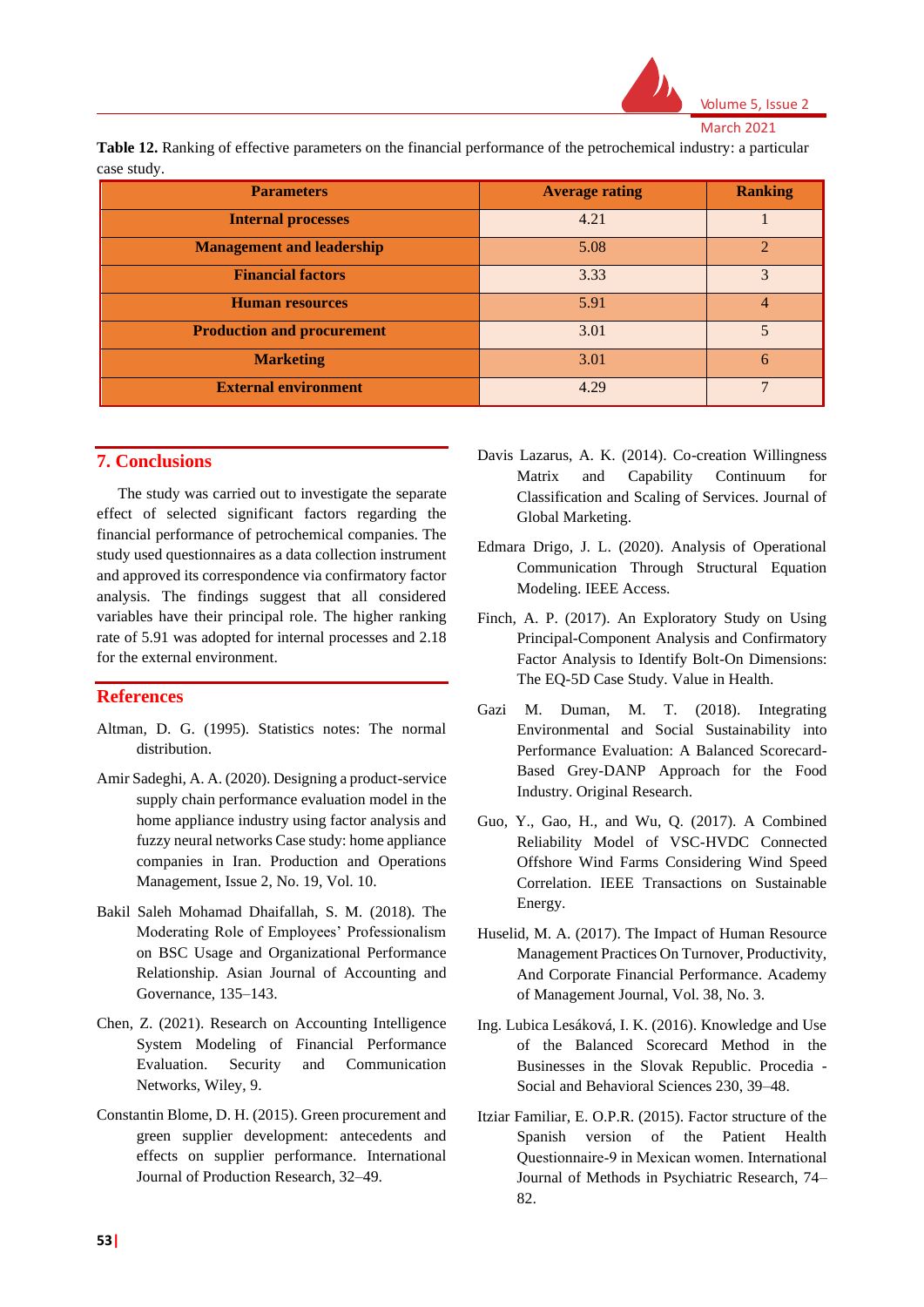- J Luengo, S. G. (2009). A study on the use of statistical tests for experimentation with neural networks: Analysis of parametric test conditions and nonparametric tests. Expert Systems with Applications, Elsevier.
- Janet E. Helms, K. T. (2006). Treating Cronbach's Alpha Reliability Coefficients as Data in Counseling Research. The Counseling Psychologist.
- John K. Kinyua, R. G. (2015). Effect of Internal Control Environment on the Financial Performance of Companies Quoted in the Nairobi Securities Exchange. International Journal of Innovative Finance and Economics Research 3(4), 29–48.
- Kamyar Kabirifar, M. M. (2019). The impact of Engineering, Procurement and Construction (EPC) Phases on Project Performance: A Case of Large-scale Residential Construction Project. Buildings.
- Kevin Baird, S. S. (2018). The association between controls, performance measures, and performance. International Journal of Productivity and Performance Management.
- L. L. Bircha, J.-T. L. (2001). Confirmatory factor analysis of the Child Feeding Questionnaire: a measure of parental attitudes, beliefs, and practices about child feeding and obesity proneness. Appetite, 36, 201–210.
- Lilliefors, H. (1967). On the Kolmogorov-Smirnov test for normality with mean and variance unknown. Journal of the American Statistical Association, Taylor & Francis.
- Lucianetti, L. (2010). The impact of the strategy maps on balanced scorecard performance. Int. J. Business Performance Management, Vol. 12, No. 1.
- Mojtaba Shiarbahadori, S. M.-A.-Z. (2020). Evaluate the Financial Performance of Petrochemical Companies through the Interpretive Structural Modeling: A Special Case Study. Petroleum Business Review, 18.
- Muhammad Rafiq, X. Z. (2020). Impact of a Balanced Scorecard as a Strategic Management System Tool to Improve Sustainable Development: Measuring the Mediation of Organizational Performance through PLS-Smart. Sustainability.
- Murray J. Fisher, A. P. (2009). Understanding descriptive statistics. 98.
- Njuguna-Kinyua, M. J. (2014). Influence of External Organizational Environment on Performance of Community-Based HIV and AIDS Organizations in Nairobi County, Kenya. European Scientific Journal.
- Ruscio, J. R. (2012). Determining the number of factors to retain in exploratory factor analysis using comparison data of known factorial structure. Psychological Assessment.
- Sebastian Aparicio, D. D. (2016). Institutional factors, opportunity entrepreneurship, and economic growth: Panel data evidence. Technological forecasting and social Changes.
- Smith, K. W. (1974). On Estimating the Reliability of Composite Indexes through Factor Analysis. Sociological Methods and Research.
- Tong, J. Y. (1999). an integrated model of information systems adaption in small businesses. Journal of management information systems.
- Tung, H.‐L. C.‐H. (2011). Effects of empowering leadership on performance in management team. Journal of Chinese Human Resources.
- V Bewick, L. C. (2003). Statistics Review 7: Correlation and regression. Critical care, Springer.
- Zakaria Nejjari, H. (2021). Big Data Analytics Influence on Financial Performance and Market Value: Intellectual Capital as a Proxy. CCSRE, 9.
- Zohreh Dehdashti Shahrokh, M. N. (2017). Explaining the Relationship between Marketing Capabilities and Business Financial Performance. Journal of Business Management.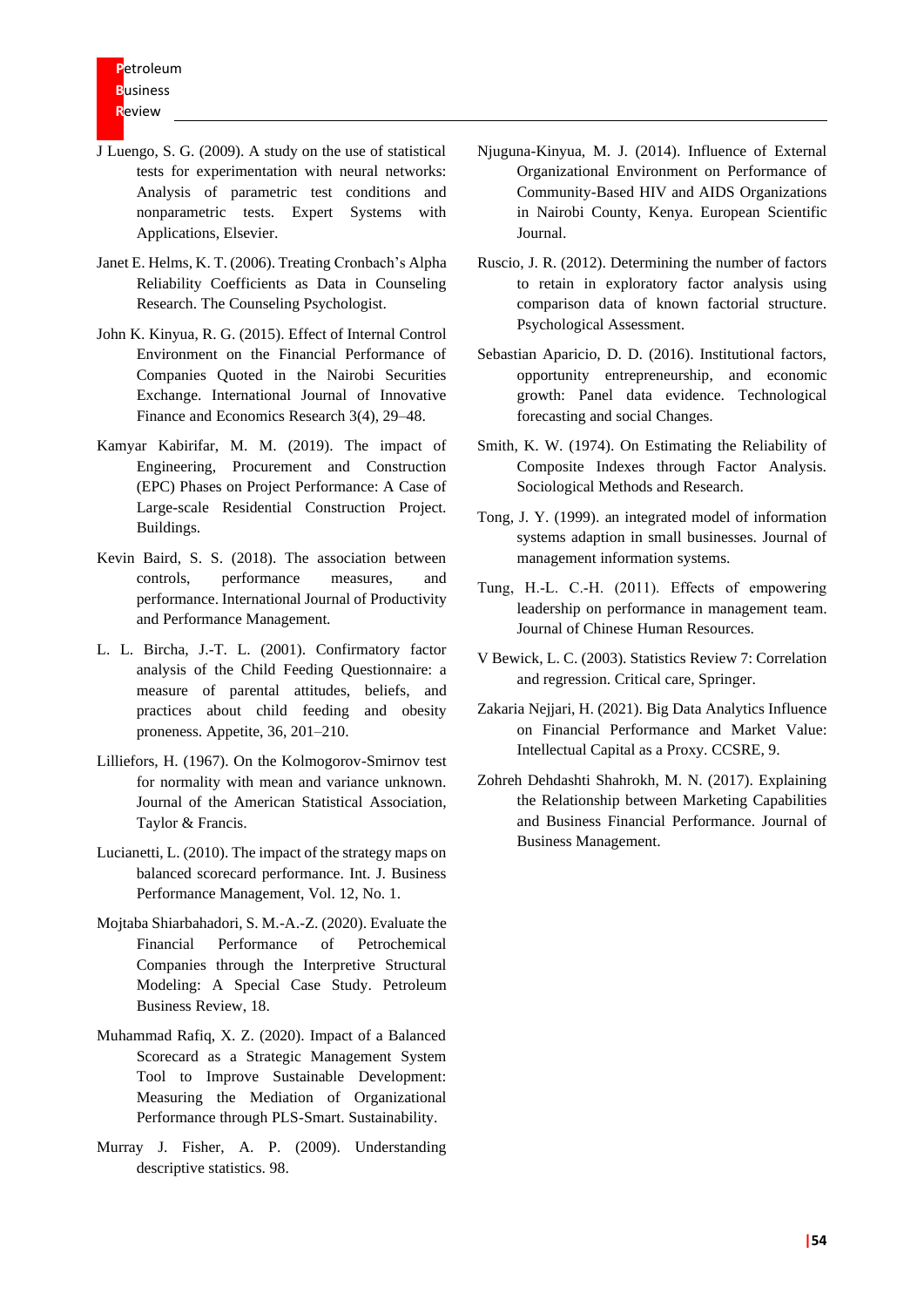

# **Appendix A**

The following table presents the corresponding questionnaire used in the analysis.

| Table 13. The corresponding designed questionnaire. |
|-----------------------------------------------------|
|-----------------------------------------------------|

| No.            | <b>Factor</b>             | <b>Item</b>                                                                                        | <b>Very low</b> | Low | <b>Medium</b> | <b>High</b> | <b>Very</b><br>high |
|----------------|---------------------------|----------------------------------------------------------------------------------------------------|-----------------|-----|---------------|-------------|---------------------|
| $\mathbf{1}$   |                           | Staff's education                                                                                  |                 |     |               |             |                     |
| $\overline{2}$ |                           | Employee's work experience                                                                         |                 |     |               |             |                     |
| 3              |                           | Employee's work experience                                                                         |                 |     |               |             |                     |
| 4              | Human factors             | Employee's responsibility                                                                          |                 |     |               |             |                     |
| 5              |                           | Support brave and elite staff                                                                      |                 |     |               |             |                     |
| 6              |                           | Use expert committed and native managers                                                           |                 |     |               |             |                     |
| 7              |                           | Clear goals and vision in the organization<br>(medium and long term plan)                          |                 |     |               |             |                     |
| 8              |                           | The degree of attention to the service<br>compensation system                                      |                 |     |               |             |                     |
| 9              |                           | Planning to provide financial resources for the<br>organization                                    |                 |     |               |             |                     |
| <b>10</b>      |                           | Creating a suitable database in the organization                                                   |                 |     |               |             |                     |
| 11             |                           | Developing rules and regulations for the talent<br>search system                                   |                 |     |               |             |                     |
| 12             |                           | Power and management policy                                                                        |                 |     |               |             |                     |
| 13             |                           | Adopting correct operating policies in the unit                                                    |                 |     |               |             |                     |
| 14             | Management and leadership | Paying attention to the innovation and<br>reduction of administrative bureaucracy                  |                 |     |               |             |                     |
| 15             |                           | Paying attention to intelligent work processes<br>(use of new technologies)                        |                 |     |               |             |                     |
| <b>16</b>      |                           | The level of attention to the documents of<br>resistance economy in the work unit                  |                 |     |               |             |                     |
| 17             |                           | Paying attention to upstream performance<br>appraisal documents                                    |                 |     |               |             |                     |
| 18             |                           | The degree of attention to the intelligence of<br>the establishment of the internal control system |                 |     |               |             |                     |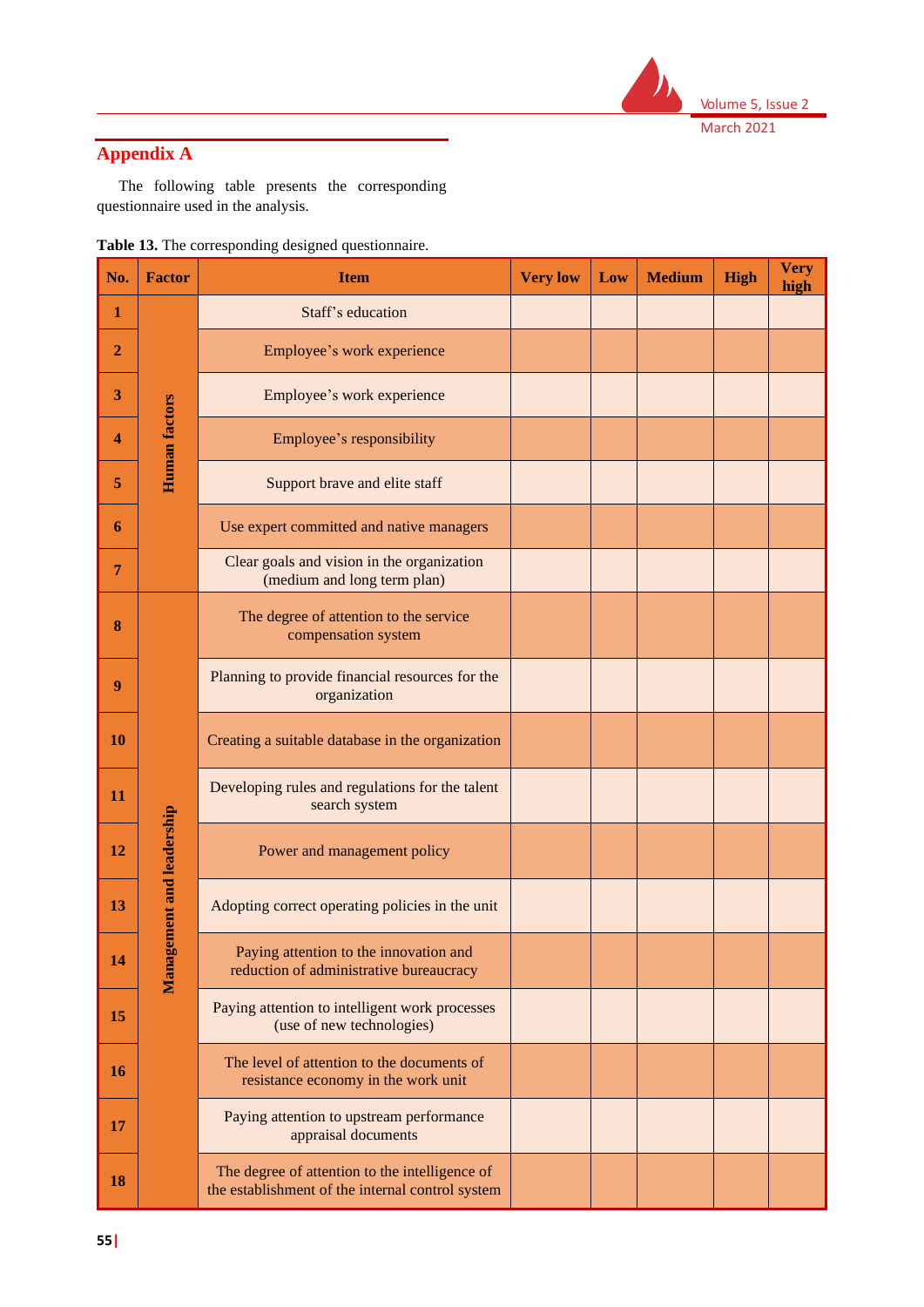# **P**etroleum **B**usiness **R**eview

| No. | <b>Factor</b>               | <b>Item</b>                                                                                      | <b>Very low</b> | Low | <b>Medium</b> | <b>High</b> | <b>Very</b><br>high |
|-----|-----------------------------|--------------------------------------------------------------------------------------------------|-----------------|-----|---------------|-------------|---------------------|
| 19  |                             | Appointment of unrelated and political<br>government managers                                    |                 |     |               |             |                     |
| 20  |                             | Monetary and financial sanctions                                                                 |                 |     |               |             |                     |
| 21  | <b>External environment</b> | Competitive environmental pressure with other<br>companies                                       |                 |     |               |             |                     |
| 22  |                             | Constructive interaction with regional holdings<br>and petrochemicals                            |                 |     |               |             |                     |
| 23  |                             | Ability to deal with foreign sanctions and<br>threats                                            |                 |     |               |             |                     |
| 24  |                             | Cost-saving program                                                                              |                 |     |               |             |                     |
| 25  |                             | Managed cost reduction in the organization                                                       |                 |     |               |             |                     |
| 26  |                             | Eliminating unnecessary costs in the<br>organization                                             |                 |     |               |             |                     |
| 27  |                             | Managing expenses thoughtfully                                                                   |                 |     |               |             |                     |
| 28  |                             | Reasonable relationship between costs and the<br>organization's activities                       |                 |     |               |             |                     |
| 29  | Internal processes          | Periodic physical adaptation (up to date<br>accounts)                                            |                 |     |               |             |                     |
| 30  |                             | Financial support of other units                                                                 |                 |     |               |             |                     |
| 31  |                             | Complaint-handling rate                                                                          |                 |     |               |             |                     |
| 32  |                             | Increasing measurable performance factors                                                        |                 |     |               |             |                     |
| 33  |                             | Status of the information feedback system                                                        |                 |     |               |             |                     |
| 34  |                             | The extent of attention to the implementation<br>of the directives of the Sixth Development Plan |                 |     |               |             |                     |
| 35  |                             | Establishment of a system for the cost of<br>products                                            |                 |     |               |             |                     |
| 36  |                             | Economic conditions of the organization<br>(liquidity)                                           |                 |     |               |             |                     |
| 37  | Economic<br>factors         | <b>Quality of financial reports</b>                                                              |                 |     |               |             |                     |
| 38  |                             | Setting up payment procedures                                                                    |                 |     |               |             |                     |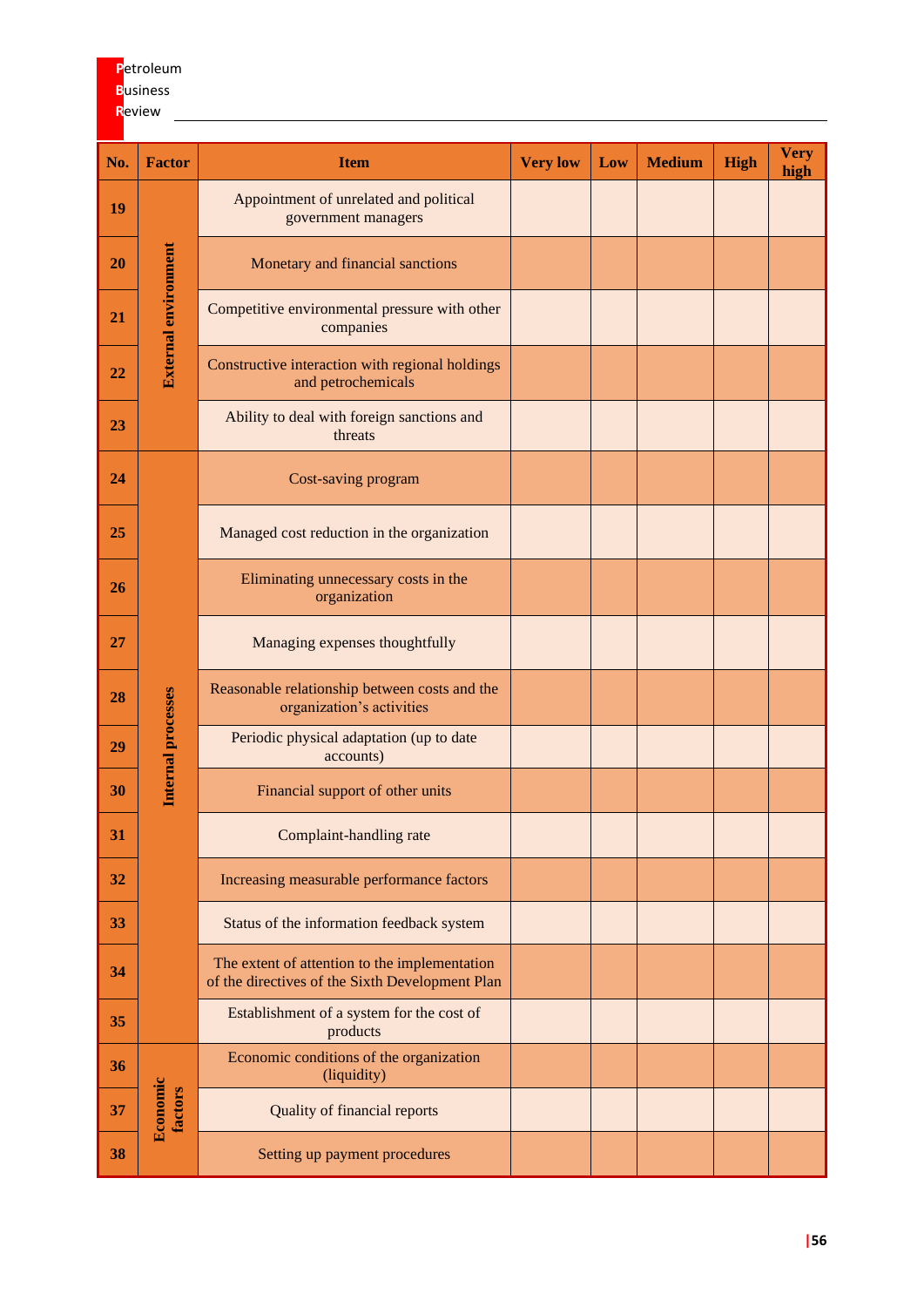

|  | Volume 5, Issue 2 |  |
|--|-------------------|--|
|  |                   |  |

|  | March 2021 |  |
|--|------------|--|
|  |            |  |

| No. | <b>Factor</b>                     | <b>Item</b>                                                        | <b>Very low</b> | Low | <b>Medium</b> | High | <b>Very</b><br>high |
|-----|-----------------------------------|--------------------------------------------------------------------|-----------------|-----|---------------|------|---------------------|
| 39  |                                   | Capital return rate                                                |                 |     |               |      |                     |
| 40  |                                   | Settlement of foreign currency debts and<br>arrears                |                 |     |               |      |                     |
| 41  |                                   | Settlement of debts and arrears in Iranian Rials<br>to contractors |                 |     |               |      |                     |
| 42  |                                   | Receiving receivables from customers                               |                 |     |               |      |                     |
| 43  |                                   | Timely preparation of annual balance sheet                         |                 |     |               |      |                     |
| 44  |                                   | Reducing the cost of raw materials                                 |                 |     |               |      |                     |
| 45  |                                   | The optimal combination of production and<br>sales                 |                 |     |               |      |                     |
| 46  |                                   | Increasing in intangible assets                                    |                 |     |               |      |                     |
| 47  |                                   | Net profit margin                                                  |                 |     |               |      |                     |
| 48  |                                   | Gross profit margin                                                |                 |     |               |      |                     |
| 49  |                                   | Book value                                                         |                 |     |               |      |                     |
| 50  |                                   | Periodicals collection                                             |                 |     |               |      |                     |
| 51  |                                   | Asset management                                                   |                 |     |               |      |                     |
| 52  |                                   | Financing status of export marketing expenses                      |                 |     |               |      |                     |
| 53  |                                   | Compliance with national and international<br>accounting standards |                 |     |               |      |                     |
| 54  |                                   | Reducing information asymmetry                                     |                 |     |               |      |                     |
| 55  |                                   | Reducing financing costs                                           |                 |     |               |      |                     |
| 56  |                                   | Financial reporting quality                                        |                 |     |               |      |                     |
| 57  |                                   | <b>Operating costs</b>                                             |                 |     |               |      |                     |
| 58  |                                   | The ratio of actual to allocated costs                             |                 |     |               |      |                     |
| 59  | <b>Production and procurement</b> | Establishment of a system for the cost of<br>products              |                 |     |               |      |                     |
| 60  |                                   | Paying attention to operational budgeting                          |                 |     |               |      |                     |
| 61  |                                   | Accuracy and speed in document registration                        |                 |     |               |      |                     |